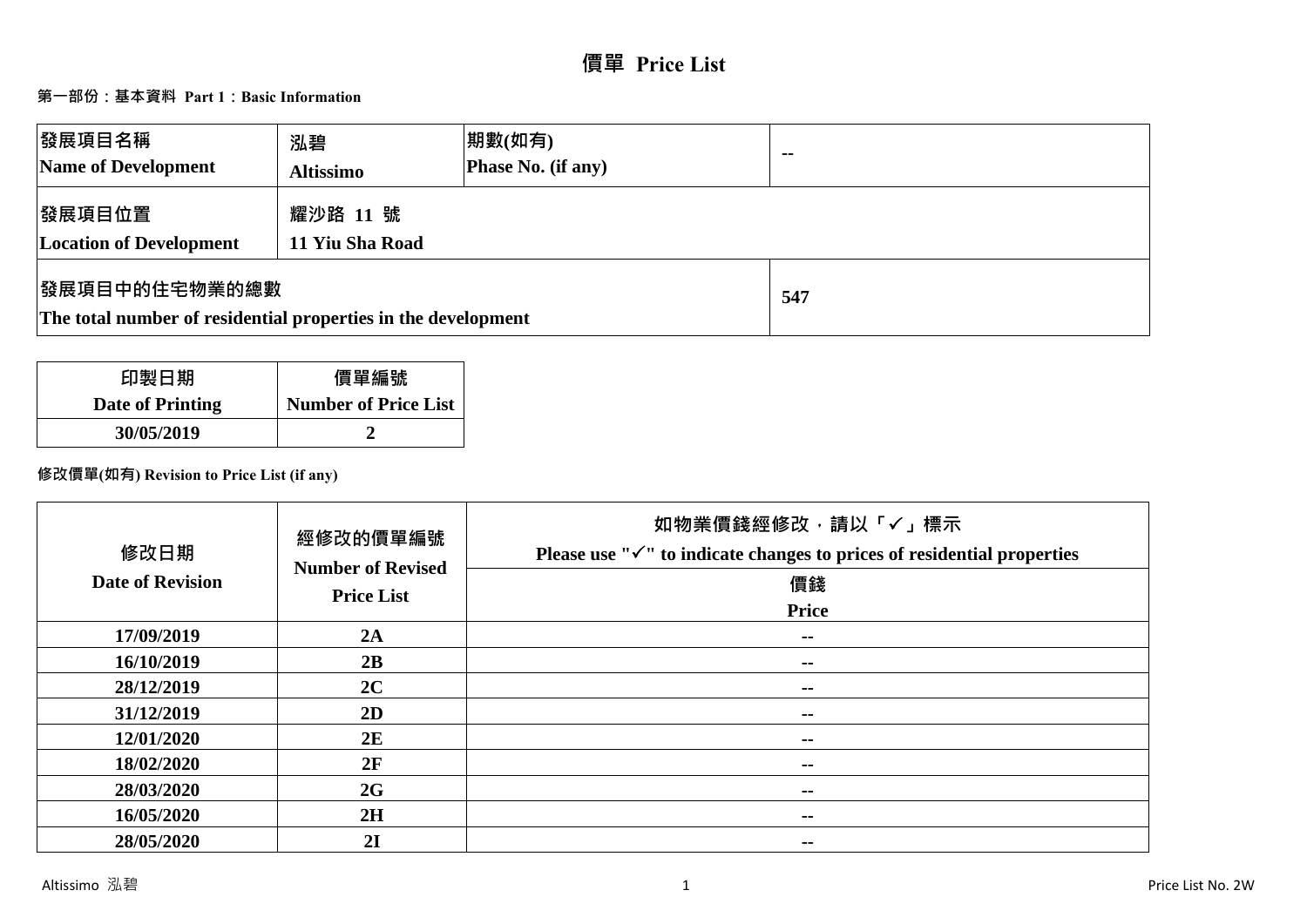| 27/06/2020 | 2J | $\overline{\phantom{a}}$ |
|------------|----|--------------------------|
| 04/07/2020 | 2K | $\overline{\phantom{a}}$ |
| 30/07/2020 | 2L | $\overline{\phantom{a}}$ |
| 27/09/2020 | 2M | $\sim$ $-$               |
| 10/10/2020 | 2N | $\sim$ $-$               |
| 11/12/2020 | 20 | $- -$                    |
| 10/01/2021 | 2P | $\sim$ $\sim$            |
| 22/01/2021 | 2Q | $\sim$ $-$               |
| 03/05/2021 | 2R | $\sim$ $-$               |
| 28/06/2021 | 2S | $\overline{\phantom{a}}$ |
| 29/06/2021 | 2T | $\sim$ $-$               |
| 21/07/2021 | 2U | $\sim$ $-$               |
| 30/07/2021 | 2V | $\sim$ $-$               |
| 01/09/2021 | 2W | --                       |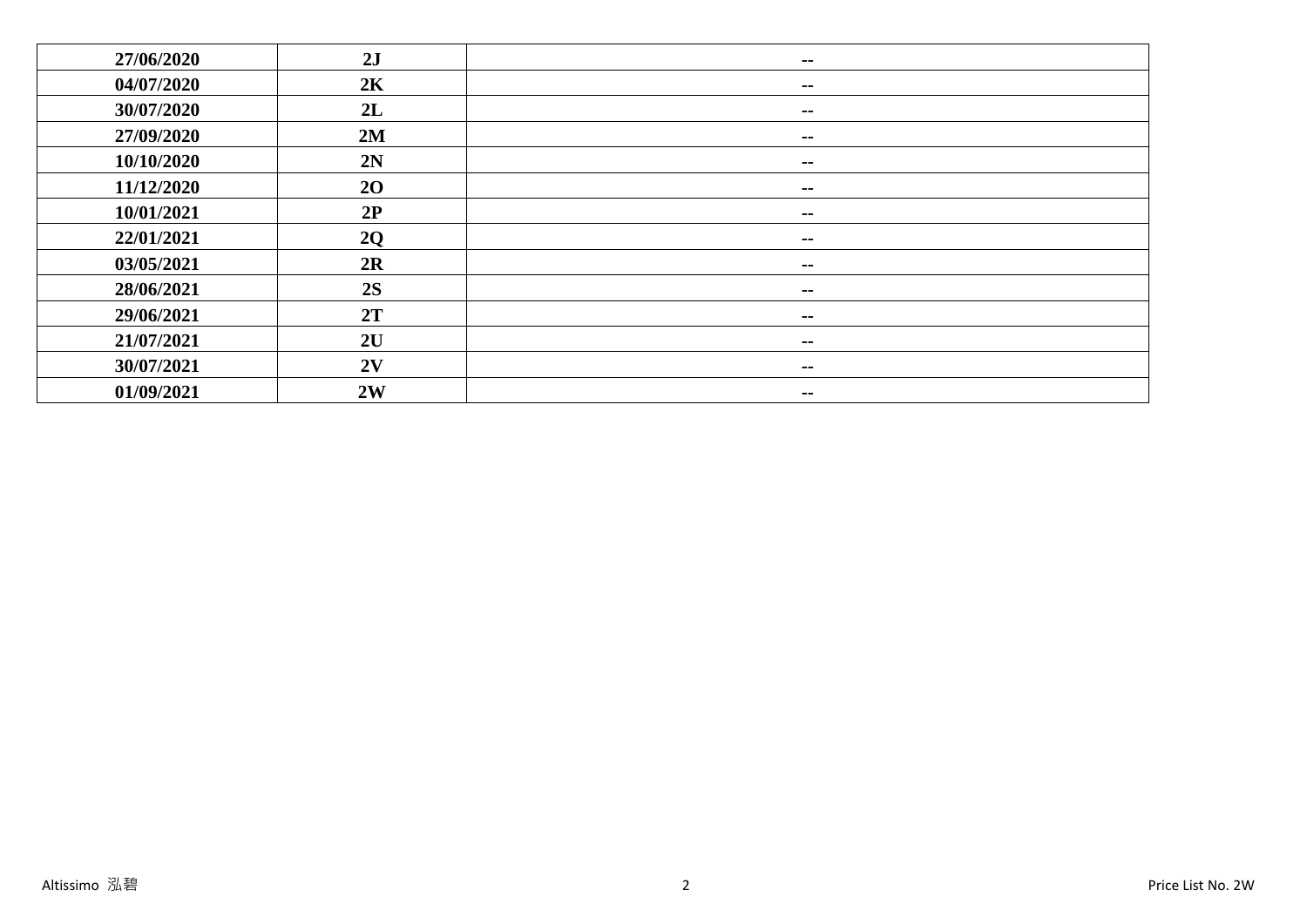# 第二部份:面積及售價資料 Part 2: Information on Area and Price

|                           | 物業的描述<br>Description of<br><b>Residential Property</b> |            | 實用面積<br>(包括露台,工作平台及陽台 如有)<br>平方米(平方呎)                                                                 | 售價(元)        | 實用面積<br>每平方米/呎售價<br>元·每平方米                                                     |                                            |                     |    |                          | 平方米(平方呎)<br>sq. metre (sq. ft.) | 其他指明項目的面積(不計算入實用面積)     |            | Area of other specified items (Not included in the Saleable Area) |               |            |
|---------------------------|--------------------------------------------------------|------------|-------------------------------------------------------------------------------------------------------|--------------|--------------------------------------------------------------------------------|--------------------------------------------|---------------------|----|--------------------------|---------------------------------|-------------------------|------------|-------------------------------------------------------------------|---------------|------------|
| 大廈<br>名稱<br>Block<br>Name | 樓層<br>Floor                                            | 單位<br>Unit | Saleable Area<br>(including balcony, utility platform and<br>verandah, if any)<br>sq. metre (sq. ft.) | Price $(\$)$ | (元·每平方呎)<br>Unit Rate of Saleable Area<br>\$ per sq. metre<br>$$$ per sq. ft.) | 空調機房<br>Air-<br>Conditioning<br>plant room | 窗台<br>Bay<br>window | 閣樓 | 平台<br>Cockloft Flat roof | 花園<br>Garden                    | 停車位<br>Parking<br>space | 天台<br>Roof | 梯屋<br>Stairhood                                                   | 前庭<br>Terrace | 庭院<br>Yard |
| T1                        |                                                        | D          | 48.293 (520)<br>露台 Balcony: 2.000 (22);<br>工作平台 Utility Platform: 1.500 (16)                          | 9,629,000    | 199, 387 (18,517)                                                              |                                            |                     |    |                          |                                 |                         |            |                                                                   |               |            |
| T1                        |                                                        | ${\bf E}$  | 46.810 (504)<br>露台 Balcony: 2.000 (22);<br>工作平台 Utility Platform: $0.000(0)$                          | 9,800,000    | 209,357 (19,444)                                                               |                                            |                     |    |                          |                                 |                         |            |                                                                   |               |            |
| T1                        | $\overline{2}$                                         | D          | 48.293 (520)<br>露台 Balcony: 2.000 (22);<br>工作平台 Utility Platform: 1.500 (16)                          | 9,648,000    | 199,781 (18,554)                                                               |                                            |                     |    |                          |                                 |                         |            |                                                                   |               |            |
| T1                        | 2                                                      | ${\bf E}$  | 46.810 (504)<br>露台 Balcony: 2.000 (22);<br>工作平台 Utility Platform: 0.000 (0)                           | 9,820,000    | 209,784 (19,484)                                                               |                                            |                     |    |                          |                                 |                         |            |                                                                   |               |            |
| T1                        | 3                                                      | D          | 48.293 (520)<br>露台 Balcony: 2.000 (22);<br>工作平台 Utility Platform: $1.500(16)$                         | 9,686,000    | 200,567 (18,627)                                                               |                                            |                     |    |                          |                                 |                         |            |                                                                   |               |            |
| T1                        | 3                                                      | Ε          | 46.810 (504)<br>露台 Balcony: 2.000 (22);<br>工作平台 Utility Platform: $0.000(0)$                          | 9,839,000    | 210,190 (19,522)                                                               |                                            |                     |    |                          |                                 |                         |            |                                                                   |               |            |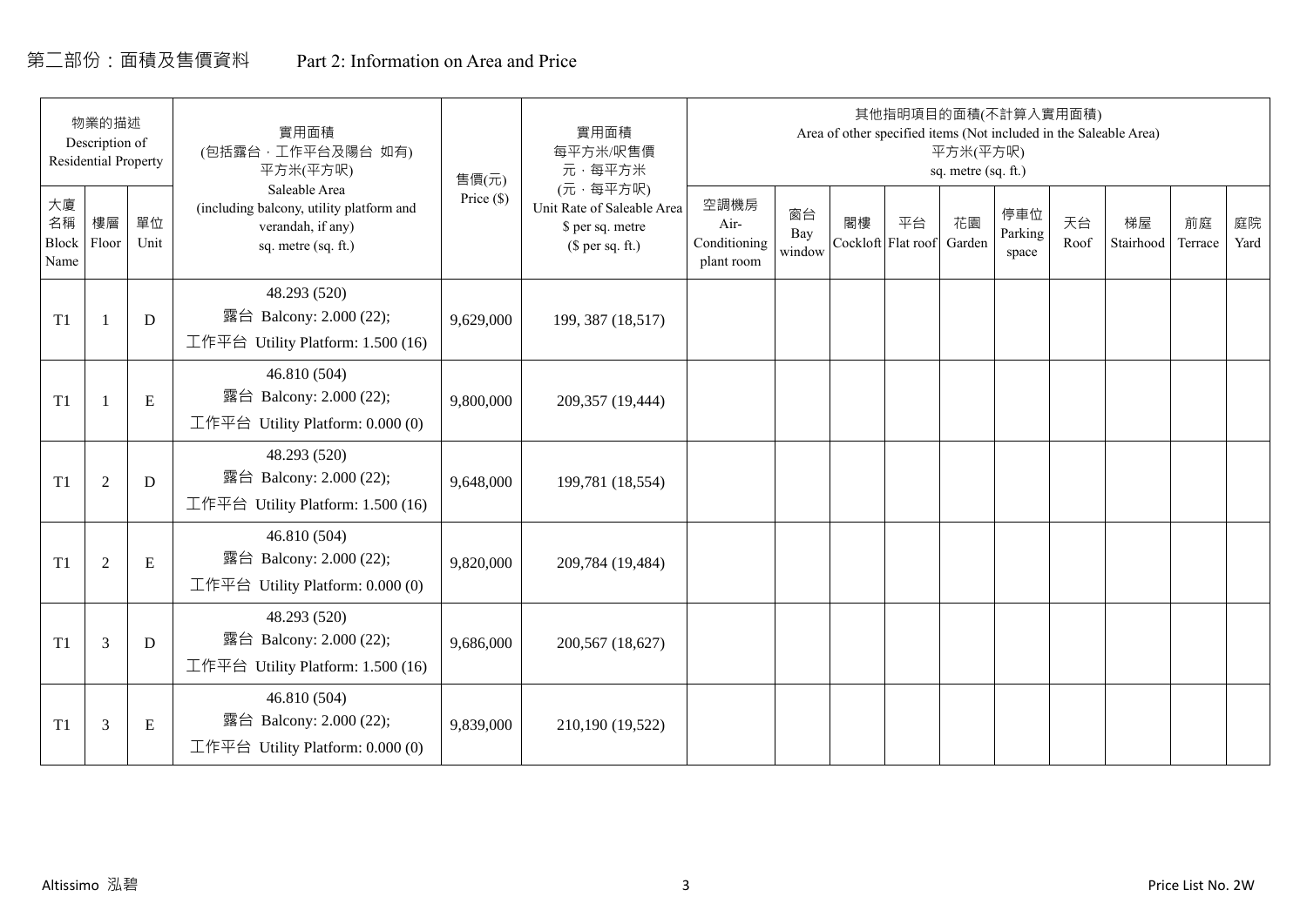|                                 | 物業的描述<br>Description of<br><b>Residential Property</b> |            | 實用面積<br>(包括露台, 工作平台及陽台 如有)<br>平方米(平方呎)                                                                | 售價(元)        | 實用面積<br>每平方米/呎售價<br>元·每平方米                                                     |                                            |                     |                          | 其他指明項目的面積(不計算入實用面積) | 平方米(平方呎)<br>sq. metre (sq. ft.) |                         |            | Area of other specified items (Not included in the Saleable Area) |               |            |
|---------------------------------|--------------------------------------------------------|------------|-------------------------------------------------------------------------------------------------------|--------------|--------------------------------------------------------------------------------|--------------------------------------------|---------------------|--------------------------|---------------------|---------------------------------|-------------------------|------------|-------------------------------------------------------------------|---------------|------------|
| 大廈<br>名稱<br>Block Floor<br>Name | 樓層                                                     | 單位<br>Unit | Saleable Area<br>(including balcony, utility platform and<br>verandah, if any)<br>sq. metre (sq. ft.) | Price $(\$)$ | (元·每平方呎)<br>Unit Rate of Saleable Area<br>\$ per sq. metre<br>$$$ per sq. ft.) | 空調機房<br>Air-<br>Conditioning<br>plant room | 窗台<br>Bay<br>window | 閣樓<br>Cockloft Flat roof | 平台                  | 花園<br>Garden                    | 停車位<br>Parking<br>space | 天台<br>Roof | 梯屋<br>Stairhood                                                   | 前庭<br>Terrace | 庭院<br>Yard |
| T1                              | 5                                                      | D          | 48.293 (520)<br>露台 Balcony: 2.000 (22);<br>工作平台 Utility Platform: 1.500 (16)                          | 9,763,000    | 202,162 (18,775)                                                               |                                            |                     |                          |                     |                                 |                         |            |                                                                   |               |            |
| T1                              | 5                                                      | E          | 46.810 (504)<br>露台 Balcony: 2.000 (22);<br>工作平台 Utility Platform: 0.000 (0)                           | 9,858,000    | 210,596 (19,560)                                                               |                                            |                     |                          |                     |                                 |                         |            |                                                                   |               |            |
| T1                              | 6                                                      | D          | 48.293 (520)<br>露台 Balcony: 2.000 (22);<br>工作平台 Utility Platform: 1.500 (16)                          | 9,821,000    | 203,363 (18,887)                                                               |                                            |                     |                          |                     |                                 |                         |            |                                                                   |               |            |
| T1                              | 6                                                      | ${\bf E}$  | 46.810 (504)<br>露台 Balcony: 2.000 (22);<br>工作平台 Utility Platform: 0.000 (0)                           | 9,898,000    | 211,451 (19,639)                                                               |                                            |                     |                          |                     |                                 |                         |            |                                                                   |               |            |
| T1                              | $\tau$                                                 | D          | 48.293 (520)<br>露台 Balcony: 2.000 (22);<br>工作平台 Utility Platform: 1.500 (16)                          | 10,148,000   | 210,134 (19,515)                                                               |                                            |                     |                          |                     |                                 |                         |            |                                                                   |               |            |
| T1                              | $\,8\,$                                                | D          | 48.293 (520)<br>露台 Balcony: 2.000 (22);<br>工作平台 Utility Platform: 1.500 (16)                          | 10,558,000   | 218,624 (20,304)                                                               |                                            |                     |                          |                     |                                 |                         |            |                                                                   |               |            |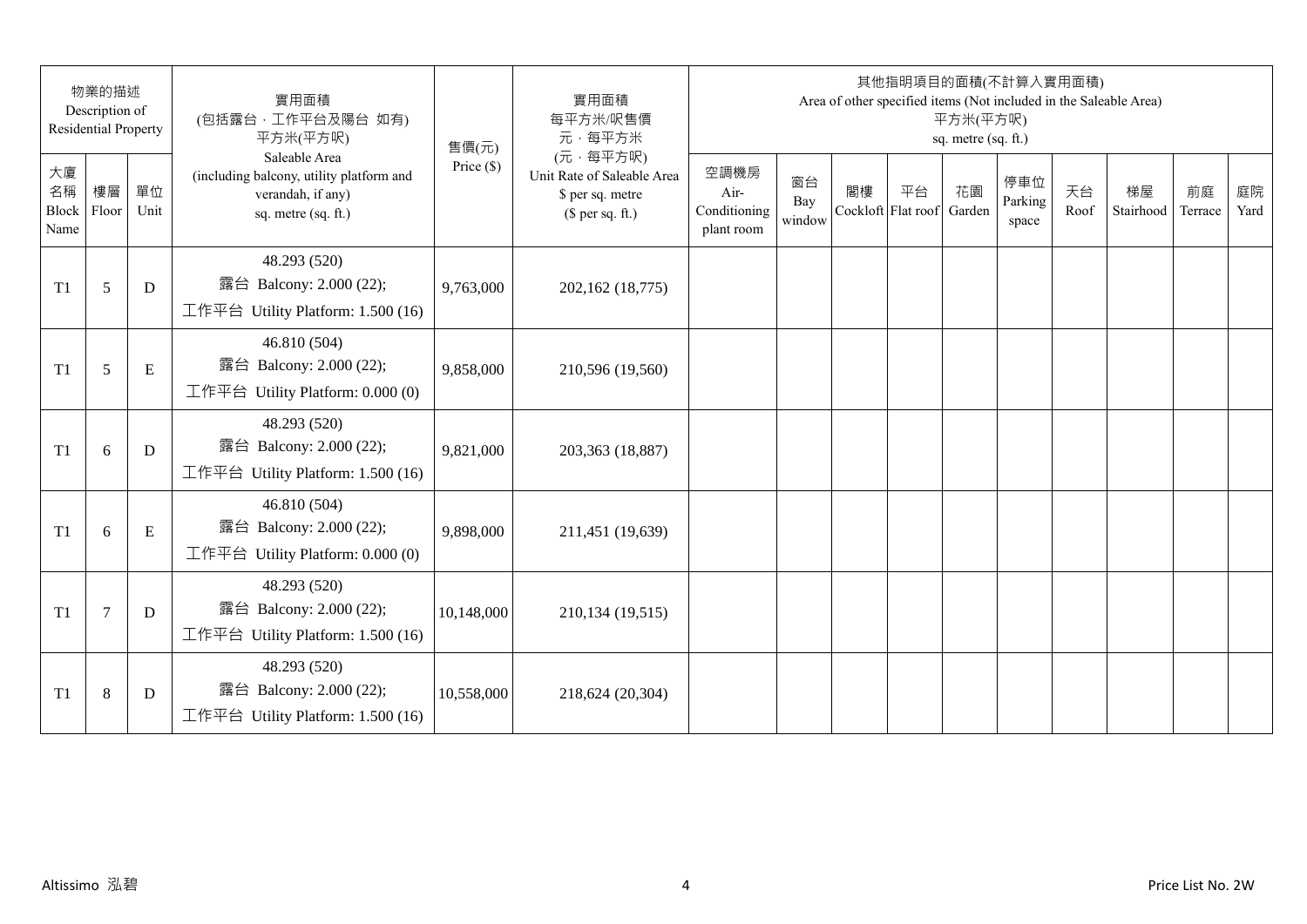|                           | 物業的描述<br>Description of<br><b>Residential Property</b> |             | 實用面積<br>(包括露台,工作平台及陽台 如有)<br>平方米(平方呎)                                                                 | 售價(元)        | 實用面積<br>每平方米/呎售價<br>元·每平方米                                                     |                                            |                     |    | 其他指明項目的面積(不計算入實用面積)      | 平方米(平方呎)<br>sq. metre (sq. ft.) |                         |            | Area of other specified items (Not included in the Saleable Area) |               |            |
|---------------------------|--------------------------------------------------------|-------------|-------------------------------------------------------------------------------------------------------|--------------|--------------------------------------------------------------------------------|--------------------------------------------|---------------------|----|--------------------------|---------------------------------|-------------------------|------------|-------------------------------------------------------------------|---------------|------------|
| 大廈<br>名稱<br>Block<br>Name | 樓層<br>Floor                                            | 單位<br>Unit  | Saleable Area<br>(including balcony, utility platform and<br>verandah, if any)<br>sq. metre (sq. ft.) | Price $(\$)$ | (元·每平方呎)<br>Unit Rate of Saleable Area<br>\$ per sq. metre<br>$$$ per sq. ft.) | 空調機房<br>Air-<br>Conditioning<br>plant room | 窗台<br>Bay<br>window | 閣樓 | 平台<br>Cockloft Flat roof | 花園<br>Garden                    | 停車位<br>Parking<br>space | 天台<br>Roof | 梯屋<br>Stairhood                                                   | 前庭<br>Terrace | 庭院<br>Yard |
| T <sub>1</sub>            | 8                                                      | $\mathbf E$ | 46.810 (504)<br>露台 Balcony: 2.000 (22);<br>工作平台 Utility Platform: 0.000 (0)                           | 10,641,000   | 227,323 (21,113)                                                               |                                            |                     |    |                          |                                 |                         |            |                                                                   |               |            |
| T1                        | 9                                                      | D           | 48.293 (520)<br>露台 Balcony: 2.000 (22);<br>工作平台 Utility Platform: 1.500 (16)                          | 10,558,000   | 218,624 (20,304)                                                               |                                            |                     |    |                          |                                 |                         |            |                                                                   |               |            |
| T1                        | 10                                                     | D           | 48.293 (520)<br>露台 Balcony: 2.000 (22);<br>工作平台 Utility Platform: 1.500 (16)                          | 10,658,000   | 220,695 (20,496)                                                               |                                            |                     |    |                          |                                 |                         |            |                                                                   |               |            |
| T1                        | 11                                                     | D           | 48.293 (520)<br>露台 Balcony: 2.000 (22);<br>工作平台 Utility Platform: 1.500 (16)                          | 10,708,000   | 221,730 (20,592)                                                               |                                            |                     |    |                          |                                 |                         |            |                                                                   |               |            |
| T1                        | 12                                                     | D           | 48.293 (520)<br>露台 Balcony: 2.000 (22);<br>工作平台 Utility Platform: 1.500 (16)                          | 10,968,000   | 227,114 (21,092)                                                               |                                            |                     |    |                          |                                 |                         |            |                                                                   |               |            |
| T <sub>1</sub>            | 15                                                     | D           | 48.293 (520)<br>露台<br>Balcony: 2.000 (22);<br>工作平台 Utility Platform: 1.500 (16)                       | 11,172,000   | 231,338 (21,485)                                                               |                                            |                     |    |                          |                                 |                         |            |                                                                   |               |            |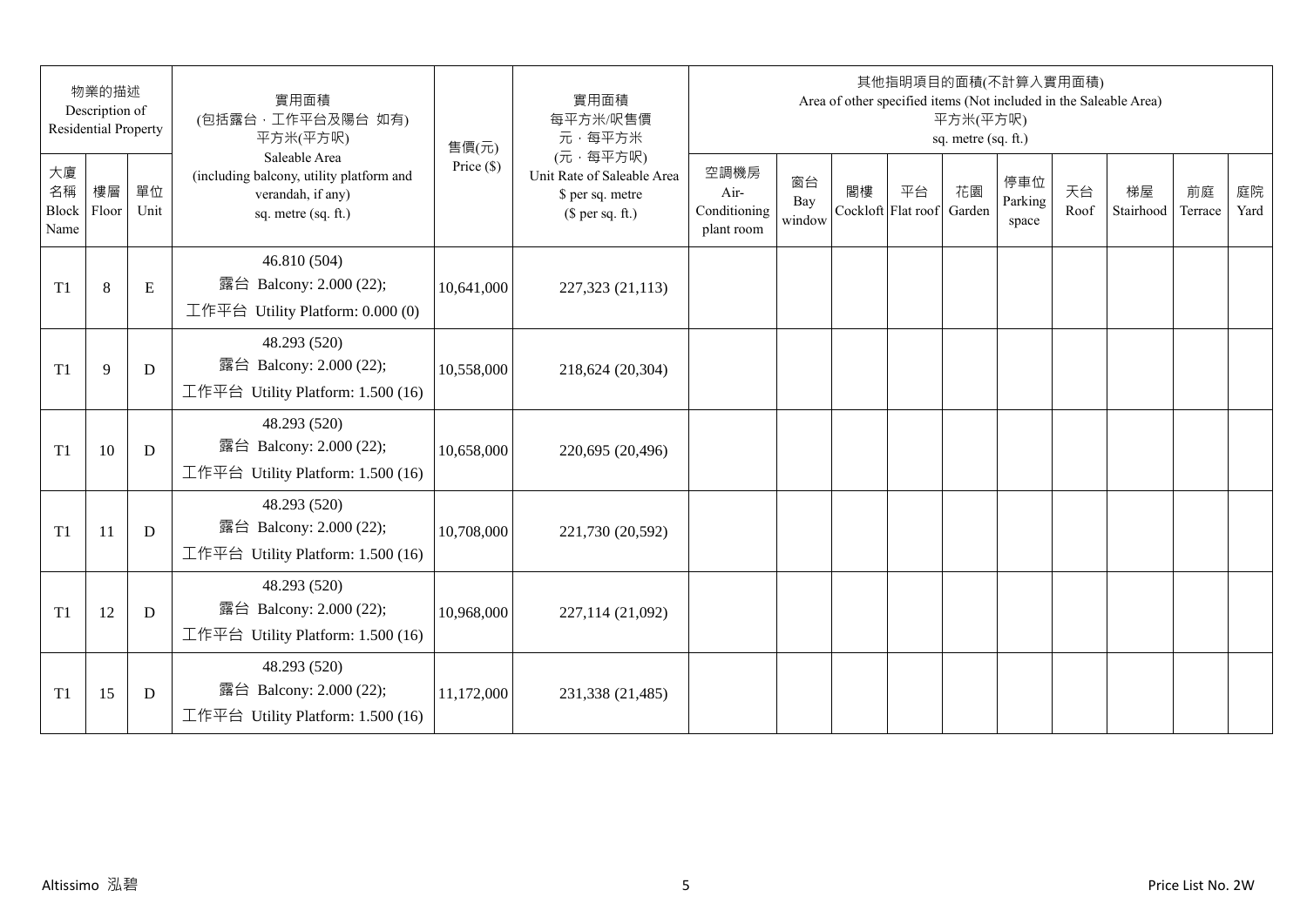|                                 | 物業的描述<br>Description of<br><b>Residential Property</b> |              | 實用面積<br>(包括露台,工作平台及陽台 如有)<br>平方米(平方呎)                                                                 | 售價(元)        | 實用面積<br>每平方米/呎售價<br>元·每平方米                                                     |                                            |                     |                          | 其他指明項目的面積(不計算入實用面積)<br>Area of other specified items (Not included in the Saleable Area) | 平方米(平方呎)<br>sq. metre (sq. ft.) |                         |            |                 |               |            |
|---------------------------------|--------------------------------------------------------|--------------|-------------------------------------------------------------------------------------------------------|--------------|--------------------------------------------------------------------------------|--------------------------------------------|---------------------|--------------------------|------------------------------------------------------------------------------------------|---------------------------------|-------------------------|------------|-----------------|---------------|------------|
| 大廈<br>名稱<br>Block Floor<br>Name | 樓層                                                     | 單位<br>Unit   | Saleable Area<br>(including balcony, utility platform and<br>verandah, if any)<br>sq. metre (sq. ft.) | Price $(\$)$ | (元·每平方呎)<br>Unit Rate of Saleable Area<br>\$ per sq. metre<br>$$$ per sq. ft.) | 空調機房<br>Air-<br>Conditioning<br>plant room | 窗台<br>Bay<br>window | 閣樓<br>Cockloft Flat roof | 平台                                                                                       | 花園<br>Garden                    | 停車位<br>Parking<br>space | 天台<br>Roof | 梯屋<br>Stairhood | 前庭<br>Terrace | 庭院<br>Yard |
| T <sub>2</sub>                  | $\overline{1}$                                         | $\mathbf{F}$ | 47.519(511)<br>露台 Balcony: 2.000 (22);<br>工作平台 Utility Platform: 0.000 (0)                            | 9,348,000    | 196,721 (18,294)                                                               |                                            |                     |                          |                                                                                          |                                 |                         |            |                 |               |            |
| T <sub>3</sub>                  | $\mathbf{1}$                                           | $\, {\bf B}$ | 46.276 (498)<br>露台 Balcony: 2.000 (22);<br>工作平台 Utility Platform: 1.500 (16)                          | 9,249,000    | 199,866 (18,572)                                                               |                                            |                     |                          |                                                                                          |                                 |                         |            |                 |               |            |
| T <sub>3</sub>                  | -1                                                     | D            | 48.811 (525)<br>露台 Balcony: 2.000 (22);<br>工作平台 Utility Platform: 1.500 (16)                          | 9,321,000    | 190,961 (17,754)                                                               |                                            |                     |                          | 4.609<br>(50)                                                                            |                                 |                         |            |                 |               |            |
| T <sub>3</sub>                  | 1                                                      | G            | 28.733 (309)<br>露台 Balcony: 2.000 (22);<br>工作平台 Utility Platform: $0.000(0)$                          | 6,685,000    | 232,659 (21,634)                                                               |                                            |                     |                          |                                                                                          |                                 |                         |            |                 |               |            |
| T <sub>3</sub>                  |                                                        | J            | 45.158 (486)<br>露台 Balcony: 2.000 (22);<br>工作平台 Utility Platform: 1.500 (16)                          | 8,855,000    | 196,089 (18,220)                                                               |                                            |                     |                          |                                                                                          |                                 |                         |            |                 |               |            |
| T <sub>3</sub>                  | $\mathbf{1}$                                           | $\bf K$      | 48.074 (517)<br>露台 Balcony: 2.000 (22);<br>工作平台 Utility Platform: 1.500 (16)                          | 9,023,000    | 187,690 (17,453)                                                               |                                            |                     |                          |                                                                                          |                                 |                         |            |                 |               |            |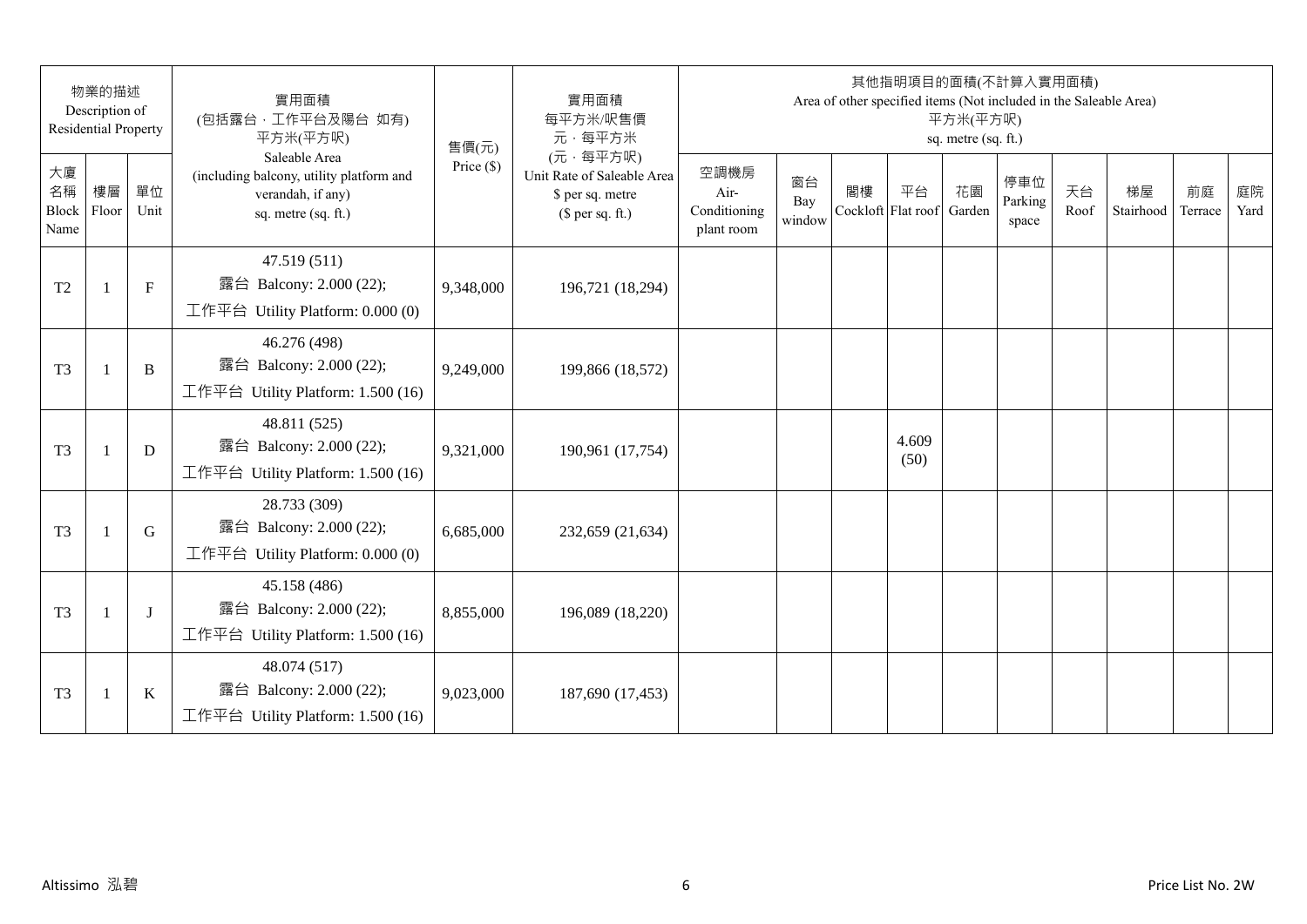|                           | 物業的描述<br>Description of<br><b>Residential Property</b> |              | 實用面積<br>(包括露台,工作平台及陽台 如有)<br>平方米(平方呎)                                                                 | 售價(元)        | 實用面積<br>每平方米/呎售價<br>元·每平方米                                                     |                                            |                     |    | 其他指明項目的面積(不計算入實用面積)      | 平方米(平方呎)<br>sq. metre (sq. ft.) |                         |            | Area of other specified items (Not included in the Saleable Area) |               |            |
|---------------------------|--------------------------------------------------------|--------------|-------------------------------------------------------------------------------------------------------|--------------|--------------------------------------------------------------------------------|--------------------------------------------|---------------------|----|--------------------------|---------------------------------|-------------------------|------------|-------------------------------------------------------------------|---------------|------------|
| 大廈<br>名稱<br>Block<br>Name | 樓層<br>Floor                                            | 單位<br>Unit   | Saleable Area<br>(including balcony, utility platform and<br>verandah, if any)<br>sq. metre (sq. ft.) | Price $(\$)$ | (元·每平方呎)<br>Unit Rate of Saleable Area<br>\$ per sq. metre<br>$$$ per sq. ft.) | 空調機房<br>Air-<br>Conditioning<br>plant room | 窗台<br>Bay<br>window | 閣樓 | 平台<br>Cockloft Flat roof | 花園<br>Garden                    | 停車位<br>Parking<br>space | 天台<br>Roof | 梯屋<br>Stairhood                                                   | 前庭<br>Terrace | 庭院<br>Yard |
| T <sub>3</sub>            | $\overline{2}$                                         | B            | 46.276 (498)<br>露台 Balcony: 2.000 (22);<br>工作平台 Utility Platform: 1.500 (16)                          | 9,269,000    | 200,298 (18,612)                                                               |                                            |                     |    |                          |                                 |                         |            |                                                                   |               |            |
| T <sub>3</sub>            | $\overline{2}$                                         | D            | 48.811 (525)<br>露台 Balcony: 2.000 (22);<br>工作平台 Utility Platform: 1.500 (16)                          | 9,387,000    | 192,313 (17,880)                                                               |                                            |                     |    |                          |                                 |                         |            |                                                                   |               |            |
| T <sub>3</sub>            | $\overline{2}$                                         | G            | 28.733 (309)<br>露台 Balcony: 2.000 (22);<br>工作平台 Utility Platform: 0.000 (0)                           | 6,696,000    | 233,042 (21,670)                                                               |                                            |                     |    |                          |                                 |                         |            |                                                                   |               |            |
| T <sub>3</sub>            | $\overline{2}$                                         | $\mathbf{I}$ | 45.158 (486)<br>露台 Balcony: 2.000 (22);<br>工作平台 Utility Platform: 1.500 (16)                          | 8,874,000    | 196,510 (18,259)                                                               |                                            |                     |    |                          |                                 |                         |            |                                                                   |               |            |
| T <sub>3</sub>            | 3                                                      | B            | 46.276 (498)<br>露台 Balcony: 2.000 (22);<br>工作平台 Utility Platform: 1.500 (16)                          | 9,286,000    | 200,666 (18,647)                                                               |                                            |                     |    |                          |                                 |                         |            |                                                                   |               |            |
| T <sub>3</sub>            | 3                                                      | D            | 48.811 (525)<br>露台 Balcony: 2.000 (22);<br>工作平台 Utility Platform: $1.500(16)$                         | 9,404,000    | 192,661 (17,912)                                                               |                                            |                     |    |                          |                                 |                         |            |                                                                   |               |            |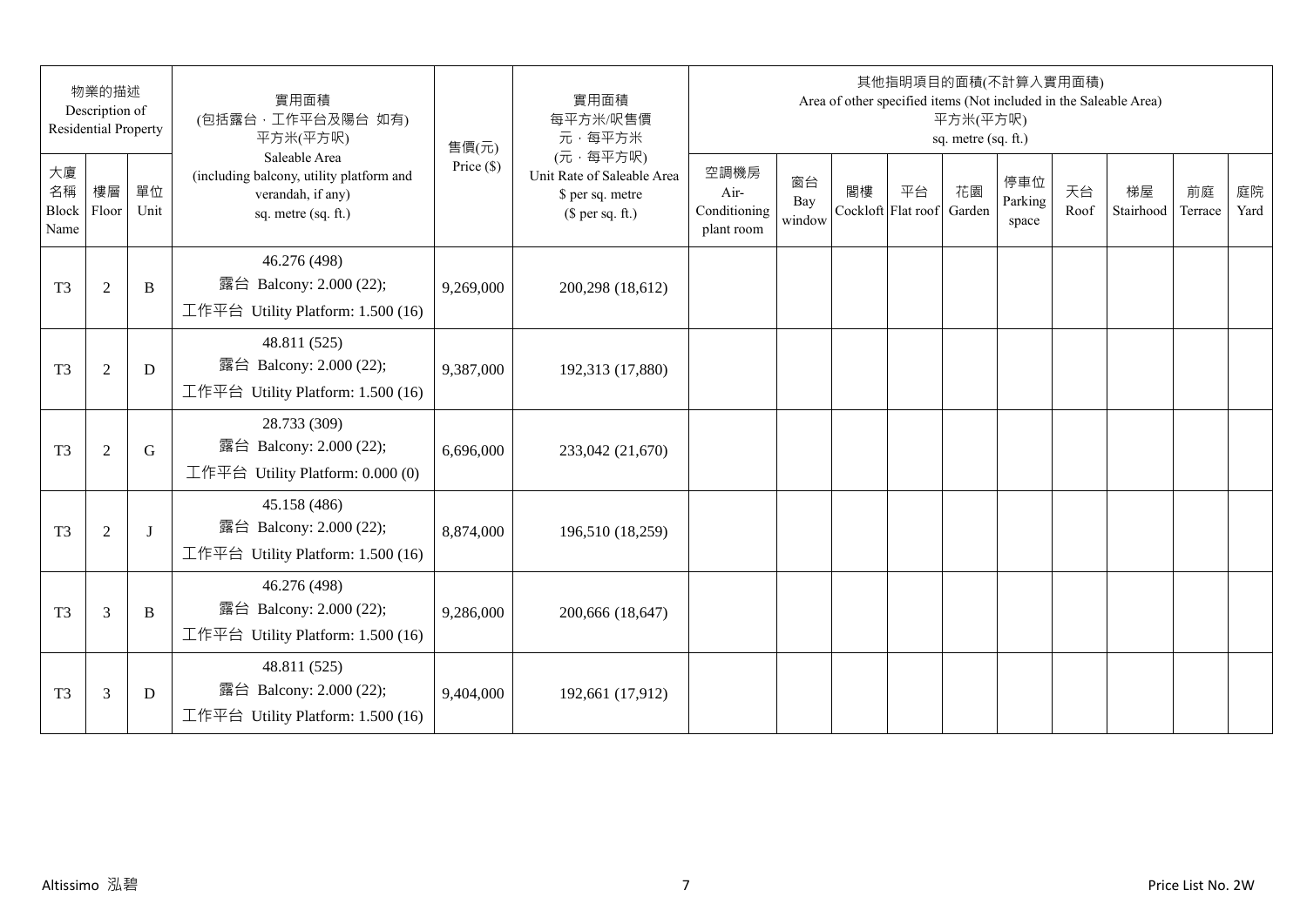|                                 | 物業的描述<br>Description of<br><b>Residential Property</b> |            | 實用面積<br>(包括露台,工作平台及陽台 如有)<br>平方米(平方呎)                                                                 | 售價(元)        | 實用面積<br>每平方米/呎售價<br>元·每平方米                                                     |                                            |                     |                          | 其他指明項目的面積(不計算入實用面積)<br>Area of other specified items (Not included in the Saleable Area) | 平方米(平方呎)<br>sq. metre (sq. ft.) |                         |            |                 |               |            |
|---------------------------------|--------------------------------------------------------|------------|-------------------------------------------------------------------------------------------------------|--------------|--------------------------------------------------------------------------------|--------------------------------------------|---------------------|--------------------------|------------------------------------------------------------------------------------------|---------------------------------|-------------------------|------------|-----------------|---------------|------------|
| 大廈<br>名稱<br>Block Floor<br>Name | 樓層                                                     | 單位<br>Unit | Saleable Area<br>(including balcony, utility platform and<br>verandah, if any)<br>sq. metre (sq. ft.) | Price $(\$)$ | (元·每平方呎)<br>Unit Rate of Saleable Area<br>\$ per sq. metre<br>$$$ per sq. ft.) | 空調機房<br>Air-<br>Conditioning<br>plant room | 窗台<br>Bay<br>window | 閣樓<br>Cockloft Flat roof | 平台                                                                                       | 花園<br>Garden                    | 停車位<br>Parking<br>space | 天台<br>Roof | 梯屋<br>Stairhood | 前庭<br>Terrace | 庭院<br>Yard |
| T <sub>3</sub>                  | 3                                                      | G          | 28.733 (309)<br>露台 Balcony: 2.000 (22);<br>工作平台 Utility Platform: 0.000 (0)                           | 6,708,000    | 233,460 (21,709)                                                               |                                            |                     |                          |                                                                                          |                                 |                         |            |                 |               |            |
| T <sub>3</sub>                  | 3                                                      | J          | 45.158 (486)<br>露台 Balcony: 2.000 (22);<br>工作平台 Utility Platform: 1.500 (16)                          | 8,893,000    | 196,931 (18,298)                                                               |                                            |                     |                          |                                                                                          |                                 |                         |            |                 |               |            |
| T <sub>3</sub>                  | 5                                                      | D          | 48.811 (525)<br>露台 Balcony: 2.000 (22);<br>工作平台 Utility Platform: 1.500 (16)                          | 9,539,000    | 195,427 (18,170)                                                               |                                            |                     |                          |                                                                                          |                                 |                         |            |                 |               |            |
| T <sub>3</sub>                  | 5                                                      | G          | 28.733 (309)<br>露台 Balcony: 2.000 (22);<br>工作平台 Utility Platform: 0.000 (0)                           | 6,720,000    | 233,877 (21,748)                                                               |                                            |                     |                          |                                                                                          |                                 |                         |            |                 |               |            |
| T <sub>3</sub>                  | 5                                                      | J          | 45.158 (486)<br>露台 Balcony: 2.000 (22);<br>工作平台 Utility Platform: 1.500 (16)                          | 8,908,000    | 197,263 (18,329)                                                               |                                            |                     |                          |                                                                                          |                                 |                         |            |                 |               |            |
| T <sub>3</sub>                  | 6                                                      | D          | 48.811 (525)<br>露台 Balcony: 2.000 (22);<br>工作平台 Utility Platform: $1.500(16)$                         | 9,673,000    | 198,173 (18,425)                                                               |                                            |                     |                          |                                                                                          |                                 |                         |            |                 |               |            |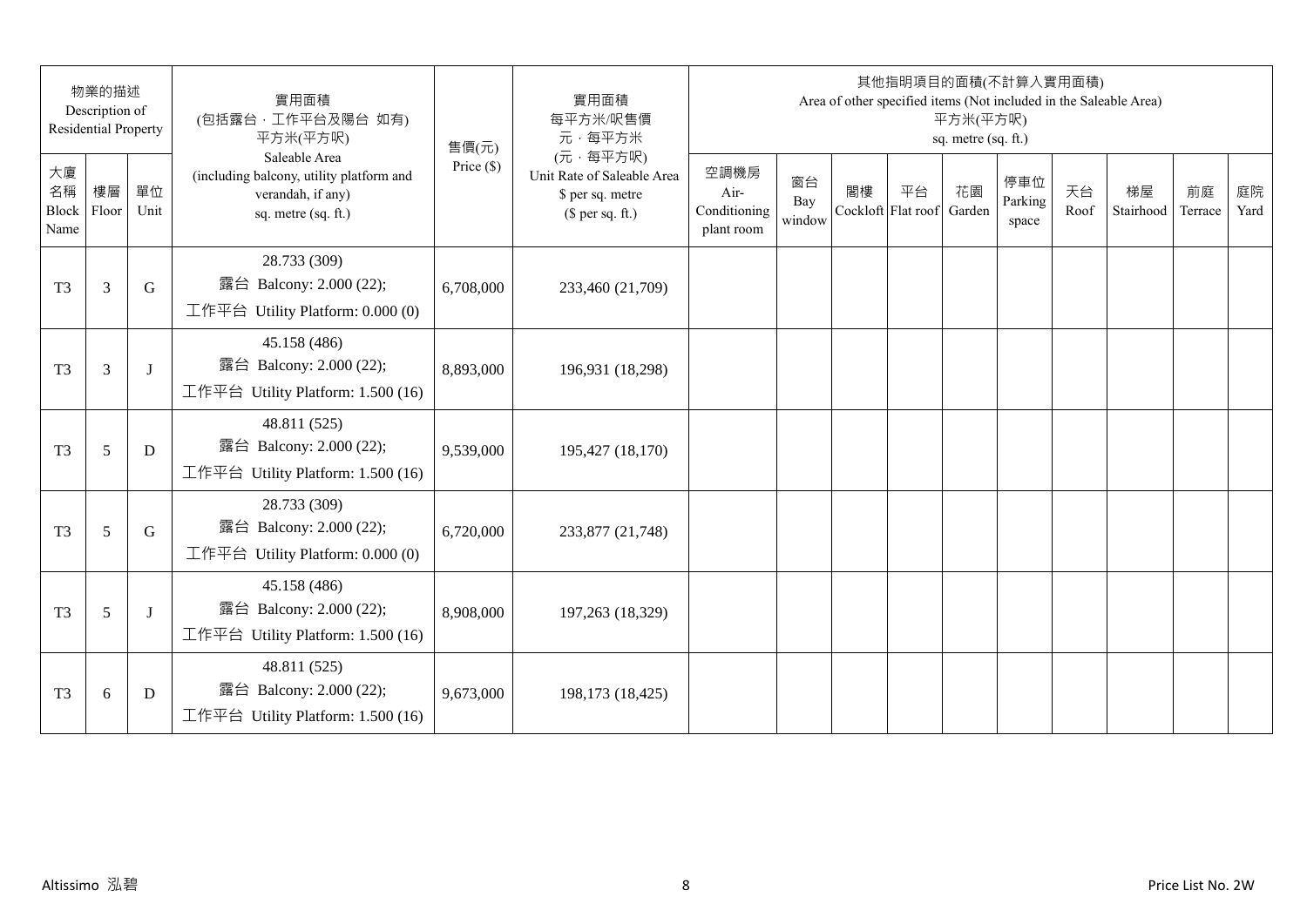|                                 | 物業的描述<br>Description of<br><b>Residential Property</b> |            | 實用面積<br>(包括露台, 工作平台及陽台 如有)<br>平方米(平方呎)                                                                | 售價(元)        | 實用面積<br>每平方米/呎售價<br>元·每平方米                                                     |                                            |                     |                          | 其他指明項目的面積(不計算入實用面積) | 平方米(平方呎)<br>sq. metre (sq. ft.) |                         |            | Area of other specified items (Not included in the Saleable Area) |               |            |
|---------------------------------|--------------------------------------------------------|------------|-------------------------------------------------------------------------------------------------------|--------------|--------------------------------------------------------------------------------|--------------------------------------------|---------------------|--------------------------|---------------------|---------------------------------|-------------------------|------------|-------------------------------------------------------------------|---------------|------------|
| 大廈<br>名稱<br>Block Floor<br>Name | 樓層                                                     | 單位<br>Unit | Saleable Area<br>(including balcony, utility platform and<br>verandah, if any)<br>sq. metre (sq. ft.) | Price $(\$)$ | (元·每平方呎)<br>Unit Rate of Saleable Area<br>\$ per sq. metre<br>$$$ per sq. ft.) | 空調機房<br>Air-<br>Conditioning<br>plant room | 窗台<br>Bay<br>window | 閣樓<br>Cockloft Flat roof | 平台                  | 花園<br>Garden                    | 停車位<br>Parking<br>space | 天台<br>Roof | 梯屋<br>Stairhood                                                   | 前庭<br>Terrace | 庭院<br>Yard |
| T <sub>3</sub>                  | 6                                                      | G          | 28.733 (309)<br>露台 Balcony: 2.000 (22);<br>工作平台 Utility Platform: 0.000 (0)                           | 6,810,000    | 237,010 (22,039)                                                               |                                            |                     |                          |                     |                                 |                         |            |                                                                   |               |            |
| T <sub>3</sub>                  | 6                                                      | $\bf{J}$   | 45.158 (486)<br>露台 Balcony: 2.000 (22);<br>工作平台 Utility Platform: 1.500 (16)                          | 8,946,000    | 198, 104 (18, 407)                                                             |                                            |                     |                          |                     |                                 |                         |            |                                                                   |               |            |
| T <sub>3</sub>                  | $\tau$                                                 | D          | 48.811 (525)<br>露台 Balcony: 2.000 (22);<br>工作平台 Utility Platform: 1.500 (16)                          | 9,700,000    | 198,726 (18,476)                                                               |                                            |                     |                          |                     |                                 |                         |            |                                                                   |               |            |
| T <sub>3</sub>                  | $\overline{7}$                                         | G          | 28.733 (309)<br>露台 Balcony: 2.000 (22);<br>工作平台 Utility Platform: 0.000 (0)                           | 6,818,000    | 237,288 (22,065)                                                               |                                            |                     |                          |                     |                                 |                         |            |                                                                   |               |            |
| T <sub>3</sub>                  | 7                                                      | J          | 45.158 (486)<br>露台 Balcony: 2.000 (22);<br>工作平台 Utility Platform: 1.500 (16)                          | 9,065,000    | 200,740 (18,652)                                                               |                                            |                     |                          |                     |                                 |                         |            |                                                                   |               |            |
| T <sub>3</sub>                  | $\,8\,$                                                | G          | 28.733 (309)<br>露台 Balcony: 2.000 (22);<br>工作平台 Utility Platform: 0.000 (0)                           | 7,335,000    | 255,281 (23,738)                                                               |                                            |                     |                          |                     |                                 |                         |            |                                                                   |               |            |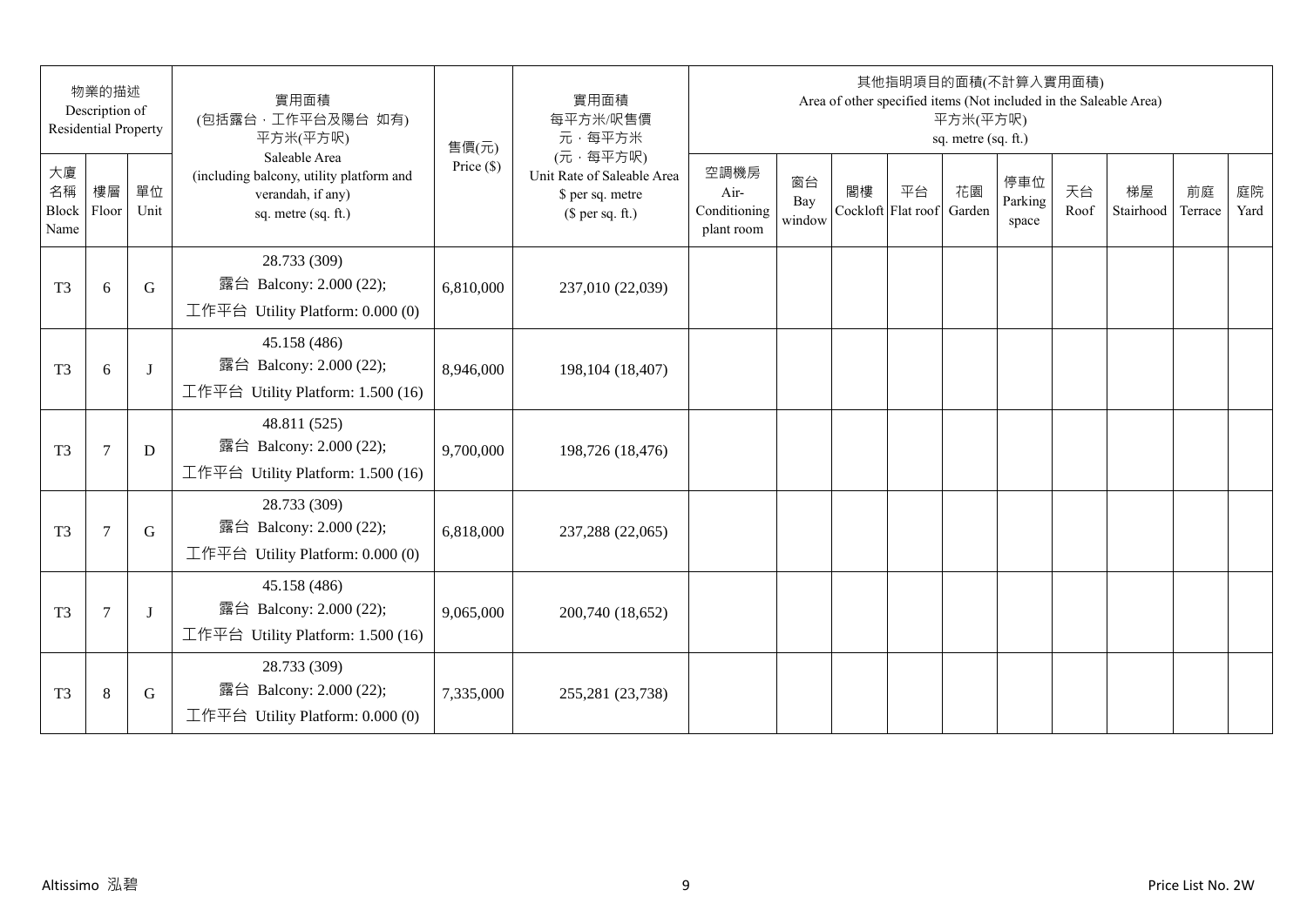|                           | 物業的描述<br>Description of<br><b>Residential Property</b> |            | 實用面積<br>(包括露台,工作平台及陽台 如有)<br>平方米(平方呎)                                                                 | 售價(元)        | 實用面積<br>每平方米/呎售價<br>元·每平方米                                                     |                                            |                     |    | 其他指明項目的面積(不計算入實用面積)      | 平方米(平方呎)<br>sq. metre (sq. ft.) |                         |            | Area of other specified items (Not included in the Saleable Area) |               |            |
|---------------------------|--------------------------------------------------------|------------|-------------------------------------------------------------------------------------------------------|--------------|--------------------------------------------------------------------------------|--------------------------------------------|---------------------|----|--------------------------|---------------------------------|-------------------------|------------|-------------------------------------------------------------------|---------------|------------|
| 大廈<br>名稱<br>Block<br>Name | 樓層<br>Floor                                            | 單位<br>Unit | Saleable Area<br>(including balcony, utility platform and<br>verandah, if any)<br>sq. metre (sq. ft.) | Price $(\$)$ | (元·每平方呎)<br>Unit Rate of Saleable Area<br>\$ per sq. metre<br>$$$ per sq. ft.) | 空調機房<br>Air-<br>Conditioning<br>plant room | 窗台<br>Bay<br>window | 閣樓 | 平台<br>Cockloft Flat roof | 花園<br>Garden                    | 停車位<br>Parking<br>space | 天台<br>Roof | 梯屋<br>Stairhood                                                   | 前庭<br>Terrace | 庭院<br>Yard |
| T <sub>3</sub>            | 8                                                      | H          | 44.867 (483)<br>露台 Balcony: 2.000 (22);<br>工作平台 Utility Platform: 1.500 (16)                          | 9,731,000    | 216,885 (20,147)                                                               |                                            |                     |    |                          |                                 |                         |            |                                                                   |               |            |
| T <sub>3</sub>            | 8                                                      | J          | 45.158 (486)<br>露台 Balcony: 2.000 (22);<br>工作平台 Utility Platform: 1.500 (16)                          | 9,199,000    | 203,707 (18,928)                                                               |                                            |                     |    |                          |                                 |                         |            |                                                                   |               |            |
| T <sub>3</sub>            | 9                                                      | G          | 28.733 (309)<br>露台 Balcony: 2.000 (22);<br>工作平台 Utility Platform: $0.000(0)$                          | 7,335,000    | 255,281 (23,738)                                                               |                                            |                     |    |                          |                                 |                         |            |                                                                   |               |            |
| T <sub>3</sub>            | 9                                                      | J          | 45.158 (486)<br>露台 Balcony: 2.000 (22);<br>工作平台 Utility Platform: 1.500 (16)                          | 9,199,000    | 203,707 (18,928)                                                               |                                            |                     |    |                          |                                 |                         |            |                                                                   |               |            |
| T <sub>3</sub>            | 10                                                     | G          | 28.733 (309)<br>露台 Balcony: 2.000 (22);<br>工作平台 Utility Platform: $0.000(0)$                          | 7,413,000    | 257,996 (23,990)                                                               |                                            |                     |    |                          |                                 |                         |            |                                                                   |               |            |
| T <sub>3</sub>            | 10                                                     | J          | 45.158 (486)<br>露台 Balcony: 2.000 (22);<br>工作平台 Utility Platform: 1.500 (16)                          | 9,288,000    | 205,678 (19,111)                                                               |                                            |                     |    |                          |                                 |                         |            |                                                                   |               |            |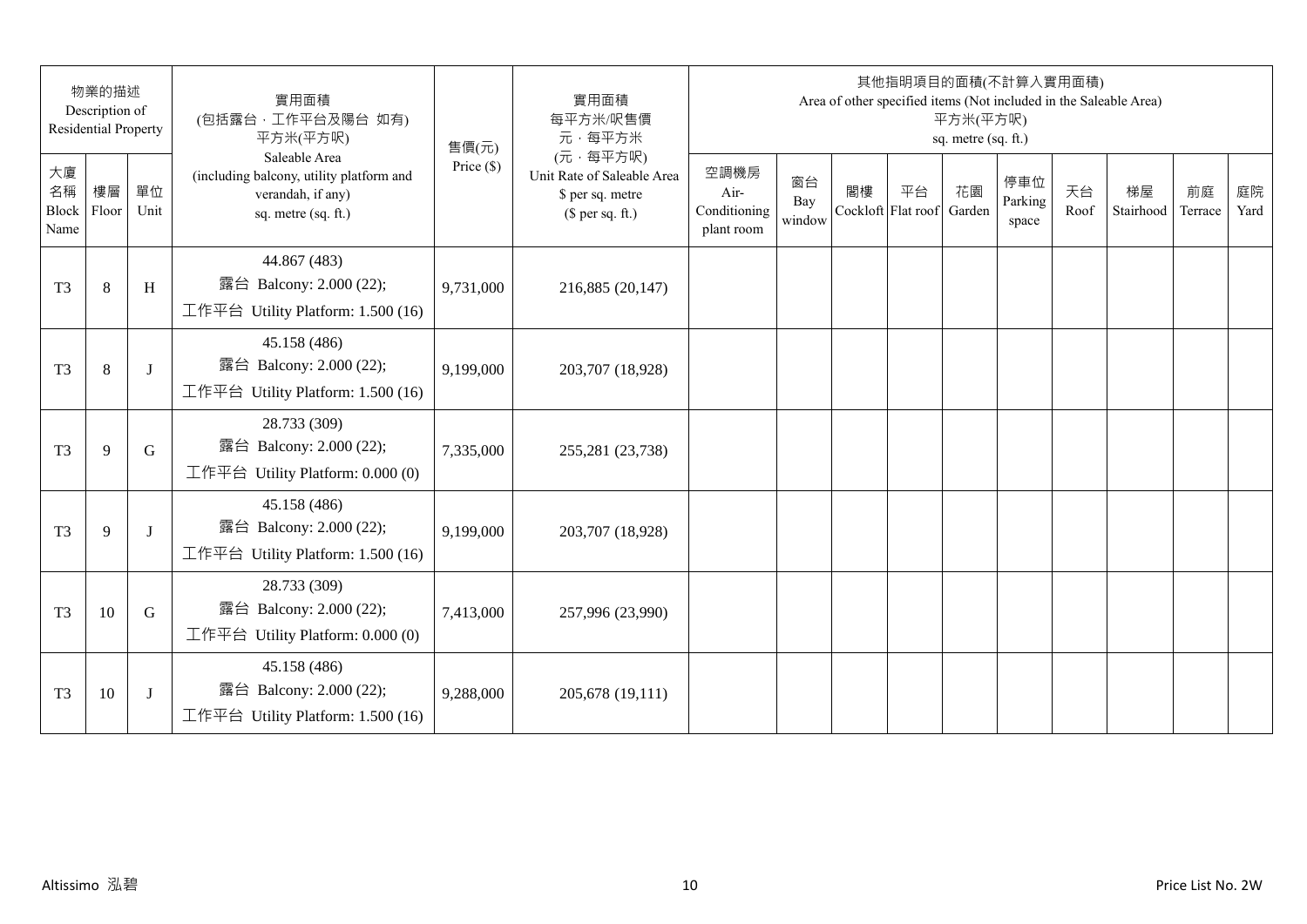| 物業的描述<br>Description of<br><b>Residential Property</b> |    |            | 實用面積<br>(包括露台, 工作平台及陽台 如有)<br>平方米(平方呎)                                                                | 售價(元)        | 實用面積<br>每平方米/呎售價<br>元·每平方米                                                     | 其他指明項目的面積(不計算入實用面積)<br>Area of other specified items (Not included in the Saleable Area)<br>平方米(平方呎)<br>sq. metre (sq. ft.) |                     |                          |    |              |                         |            |                 |               |            |
|--------------------------------------------------------|----|------------|-------------------------------------------------------------------------------------------------------|--------------|--------------------------------------------------------------------------------|-----------------------------------------------------------------------------------------------------------------------------|---------------------|--------------------------|----|--------------|-------------------------|------------|-----------------|---------------|------------|
| 大廈<br>名稱<br>Block Floor<br>Name                        | 樓層 | 單位<br>Unit | Saleable Area<br>(including balcony, utility platform and<br>verandah, if any)<br>sq. metre (sq. ft.) | Price $(\$)$ | (元·每平方呎)<br>Unit Rate of Saleable Area<br>\$ per sq. metre<br>$$$ per sq. ft.) | 空調機房<br>Air-<br>Conditioning<br>plant room                                                                                  | 窗台<br>Bay<br>window | 閣樓<br>Cockloft Flat roof | 平台 | 花園<br>Garden | 停車位<br>Parking<br>space | 天台<br>Roof | 梯屋<br>Stairhood | 前庭<br>Terrace | 庭院<br>Yard |
| T <sub>3</sub>                                         | 11 | G          | 28.733 (309)<br>露台 Balcony: 2.000 (22);<br>工作平台 Utility Platform: 0.000 (0)                           | 7,507,000    | 261,268 (24,294)                                                               |                                                                                                                             |                     |                          |    |              |                         |            |                 |               |            |
| T <sub>3</sub>                                         | 11 | J          | 45.158 (486)<br>露台 Balcony: 2.000 (22);<br>工作平台 Utility Platform: 1.500 (16)                          | 9,422,000    | 208,645 (19,387)                                                               |                                                                                                                             |                     |                          |    |              |                         |            |                 |               |            |
| T <sub>3</sub>                                         | 12 | G          | 28.733 (309)<br>露台 Balcony: 2.000 (22);<br>工作平台 Utility Platform: $0.000(0)$                          | 7,611,000    | 264,887 (24,631)                                                               |                                                                                                                             |                     |                          |    |              |                         |            |                 |               |            |
| T <sub>3</sub>                                         | 12 | J          | 45.158 (486)<br>露台 Balcony: 2.000 (22);<br>工作平台 Utility Platform: 1.500 (16)                          | 9,556,000    | 211,613 (19,663)                                                               |                                                                                                                             |                     |                          |    |              |                         |            |                 |               |            |
| T <sub>3</sub>                                         | 15 | E          | 28.805 (310)<br>露台 Balcony: 2.000 (22);<br>工作平台 Utility Platform: $0.000(0)$                          | 7,597,000    | 263,739 (24,506)                                                               |                                                                                                                             |                     |                          |    |              |                         |            |                 |               |            |
| T <sub>3</sub>                                         | 15 | G          | 28.733 (309)<br>露台 Balcony: 2.000 (22);<br>工作平台 Utility Platform: 0.000 (0)                           | 7,748,000    | 269,655 (25,074)                                                               |                                                                                                                             |                     |                          |    |              |                         |            |                 |               |            |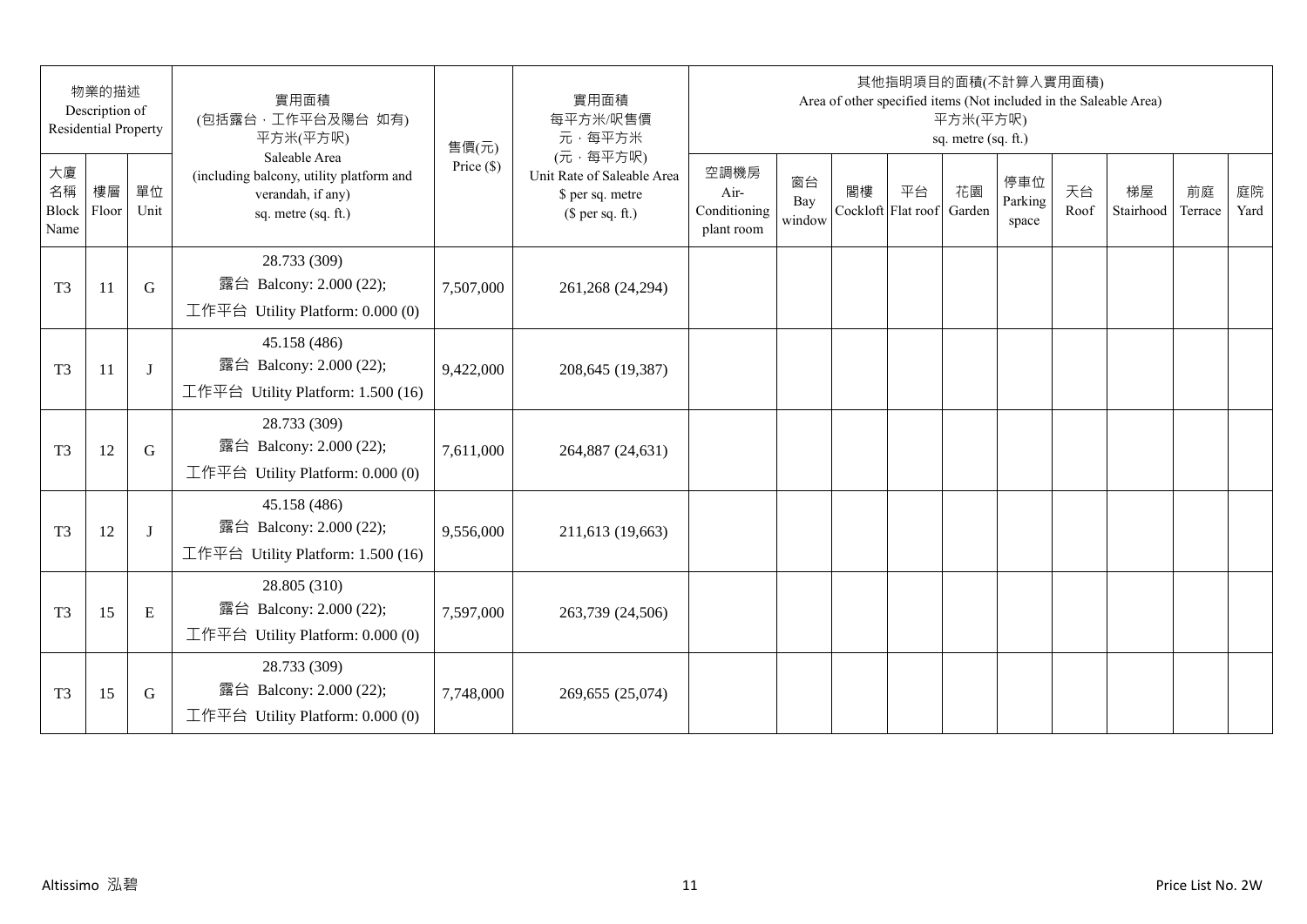| 物業的描述<br>Description of<br><b>Residential Property</b> |             |             | 實用面積<br>(包括露台,工作平台及陽台 如有)<br>平方米(平方呎)                                                                 | 售價(元)        | 實用面積<br>每平方米/呎售價<br>元·每平方米                                                     | 其他指明項目的面積(不計算入實用面積)<br>Area of other specified items (Not included in the Saleable Area)<br>平方米(平方呎)<br>sq. metre (sq. ft.) |                     |    |                          |              |                         |            |                 |               |            |
|--------------------------------------------------------|-------------|-------------|-------------------------------------------------------------------------------------------------------|--------------|--------------------------------------------------------------------------------|-----------------------------------------------------------------------------------------------------------------------------|---------------------|----|--------------------------|--------------|-------------------------|------------|-----------------|---------------|------------|
| 大廈<br>名稱<br>Block<br>Name                              | 樓層<br>Floor | 單位<br>Unit  | Saleable Area<br>(including balcony, utility platform and<br>verandah, if any)<br>sq. metre (sq. ft.) | Price $(\$)$ | (元·每平方呎)<br>Unit Rate of Saleable Area<br>\$ per sq. metre<br>$$$ per sq. ft.) | 空調機房<br>Air-<br>Conditioning<br>plant room                                                                                  | 窗台<br>Bay<br>window | 閣樓 | 平台<br>Cockloft Flat roof | 花園<br>Garden | 停車位<br>Parking<br>space | 天台<br>Roof | 梯屋<br>Stairhood | 前庭<br>Terrace | 庭院<br>Yard |
| T <sub>3</sub>                                         | 15          | J           | 45.158 (486)<br>露台 Balcony: 2.000 (22);<br>工作平台 Utility Platform: 1.500 (16)                          | 9,733,000    | 215,532 (20,027)                                                               |                                                                                                                             |                     |    |                          |              |                         |            |                 |               |            |
| T <sub>3</sub>                                         | 16          | $\mathbf E$ | 28.805 (310)<br>露台 Balcony: 2.000 (22);<br>工作平台 Utility Platform: 0.000 (0)                           | 7,737,000    | 268,599 (24,958)                                                               |                                                                                                                             |                     |    |                          |              |                         |            |                 |               |            |
| T <sub>3</sub>                                         | 16          | $\mathbf G$ | 28.733 (309)<br>露台 Balcony: 2.000 (22);<br>工作平台 Utility Platform: $0.000(0)$                          | 7,886,000    | 274,458 (25,521)                                                               |                                                                                                                             |                     |    |                          |              |                         |            |                 |               |            |
| T <sub>3</sub>                                         | 16          | H           | 44.867 (483)<br>露台 Balcony: 2.000 (22);<br>工作平台 Utility Platform: 1.500 (16)                          | 10,488,000   | 233,758 (21,714)                                                               |                                                                                                                             |                     |    |                          |              |                         |            |                 |               |            |
| T <sub>3</sub>                                         | 16          | J           | 45.158 (486)<br>露台 Balcony: 2.000 (22);<br>工作平台 Utility Platform: $1.500(16)$                         | 9,914,000    | 219,540 (20,399)                                                               |                                                                                                                             |                     |    |                          |              |                         |            |                 |               |            |
| T <sub>3</sub>                                         | 16          | L           | 44.887 (483)<br>露台 Balcony: 2.000 (22);<br>工作平台 Utility Platform: 1.500 (16)                          | 9,894,000    | 220,420 (20,484)                                                               |                                                                                                                             |                     |    |                          |              |                         |            |                 |               |            |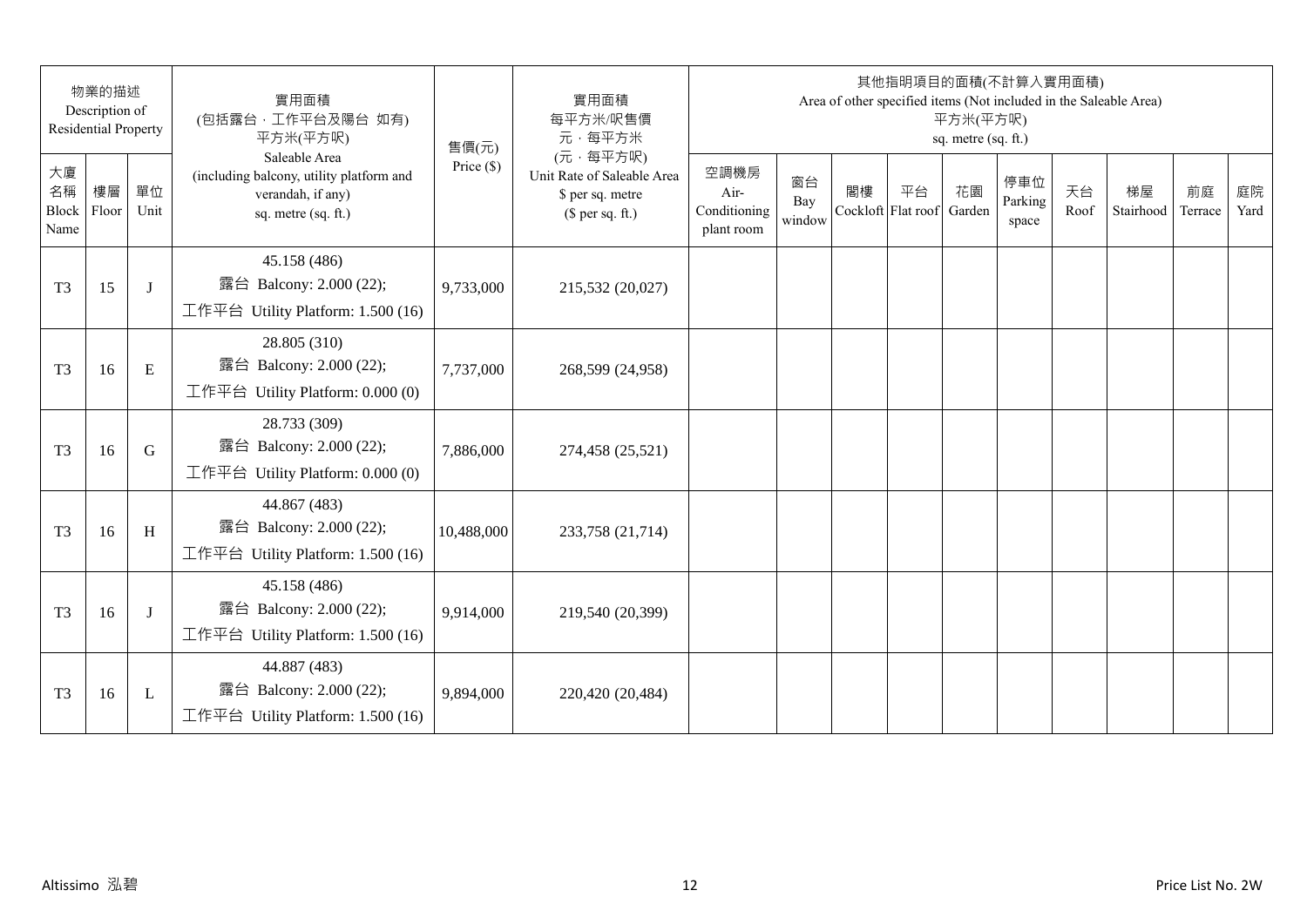| 物業的描述<br>Description of<br>Residential Property |                |              | 實用面積<br>(包括露台,工作平台及陽台 如有)<br>平方米(平方呎)                                                                 | 售價(元)        | 實用面積<br>每平方米/呎售價<br>元·每平方米                                                     | 其他指明項目的面積(不計算入實用面積)<br>Area of other specified items (Not included in the Saleable Area)<br>平方米(平方呎)<br>sq. metre (sq. ft.) |                     |    |                          |              |                         |            |                 |               |            |  |
|-------------------------------------------------|----------------|--------------|-------------------------------------------------------------------------------------------------------|--------------|--------------------------------------------------------------------------------|-----------------------------------------------------------------------------------------------------------------------------|---------------------|----|--------------------------|--------------|-------------------------|------------|-----------------|---------------|------------|--|
| 大廈<br>名稱<br>Block<br>Name                       | 樓層<br>Floor    | 單位<br>Unit   | Saleable Area<br>(including balcony, utility platform and<br>verandah, if any)<br>sq. metre (sq. ft.) | Price $(\$)$ | (元·每平方呎)<br>Unit Rate of Saleable Area<br>\$ per sq. metre<br>$$$ per sq. ft.) | 空調機房<br>$Air-$<br>Conditioning<br>plant room                                                                                | 窗台<br>Bay<br>window | 閣樓 | 平台<br>Cockloft Flat roof | 花園<br>Garden | 停車位<br>Parking<br>space | 天台<br>Roof | 梯屋<br>Stairhood | 前庭<br>Terrace | 庭院<br>Yard |  |
| T <sub>5</sub>                                  |                | $\mathbf{J}$ | 48.593 (523)<br>露台 Balcony: 2.000 (22);<br>工作平台 Utility Platform: 0.000 (0)                           | 9,808,000    | 201,840 (18,753)                                                               |                                                                                                                             |                     |    | 5.699<br>(61)            |              |                         |            |                 |               |            |  |
| T <sub>5</sub>                                  | $\overline{7}$ | $\mathbf{F}$ | 28.578 (308)<br>露台 Balcony: 2.000 (22);<br>工作平台 Utility Platform: $0.000(0)$                          | 7,680,000    | 268,738 (24,935)                                                               |                                                                                                                             |                     |    |                          |              |                         |            |                 |               |            |  |
| T <sub>5</sub>                                  | 8              | $\mathbf{F}$ | 28.578 (308)<br>露台 Balcony: 2.000 (22);<br>工作平台 Utility Platform: $0.000(0)$                          | 7,785,000    | 272,412 (25,276)                                                               |                                                                                                                             |                     |    |                          |              |                         |            |                 |               |            |  |
| T <sub>5</sub>                                  | 12             | F            | 28.578 (308)<br>Balcony: 2.000 (22);<br>露台<br>工作平台 Utility Platform: $0.000(0)$                       | 8,061,000    | 282,070 (26,172)                                                               |                                                                                                                             |                     |    |                          |              |                         |            |                 |               |            |  |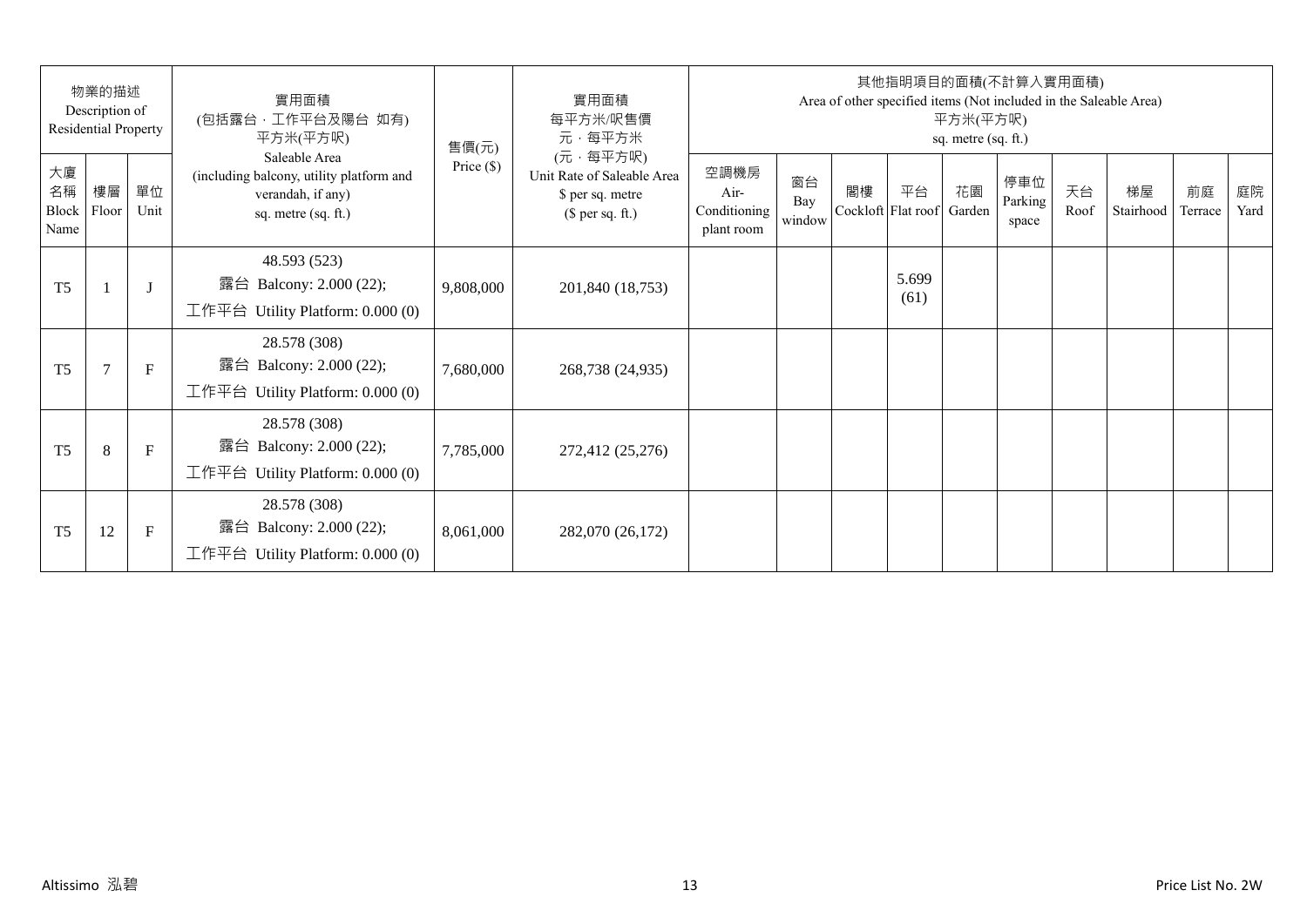#### **第三部份:其他資料 Part 3: Other Information**

#### (1) 準買家應參閱發展項目的售樓說明書,以了解該項目的資料。 Prospective purchasers are advised to refer to the sales brochure for the development for information on the development.

#### $(2)$  根據《一手住宅物業銷售條例》第 52(1)條及第 53(2)及(3)條,

According to sections 52(1) and 53(2) and (3) of the Residential Properties (First-hand Sales) Ordinance, –

#### 第 52(1) 條 / Section 52(1)

在某人就指明住宅物業與擁有人訂立臨時買賣合約時,該人須向擁有人支付售價的 5%的臨時訂金。

A preliminary deposit of 5% of the purchase price is payable by a person to the owner on entering into a preliminary agreement for sale and purchase in respect of the specified residential property with the owner.

#### 第 53(2) 條 / Section 53(2)

如某人於某日期訂立臨時買賣合約,並於該日期後的 5 個工作日內,就有關住宅物業簽立買賣合約,則擁有人必須在該日期後的 8 個工作日內,簽立該買賣合約。 If a person executes an agreement for sale and purchase in respect of the residential property within 5 working days after the date on which the person enters into the preliminary agreement for sale and purchase, the owner must execute the agreement for sale and purchase within 8 working days after that date.

#### 第 53(3) 條 / Section 53(3)

如某人於某日期訂立臨時買賣合約時,但沒有於該日期後的 5 個工作日內,就有關住宅物業簽立買賣合約,則 – (i) 該臨時合約即告終止;(ii) 有關的臨時訂金即予沒收;及 (iii) 擁 有人不得就該人沒有簽立買賣合約而針對該人提出進一步申索。

If a person does not execute an agreement for sale and purchase in respect of the residential property within 5 working days after the date on which the person enters into the preliminary agreement for sale and purchase-

(i) the preliminary agreement is terminated; (ii) the preliminary deposit is forfeited; and (iii) the owner does not have any further claim against the person for the failure.

#### (3) 實用面積及屬該住宅物業其他指明項目的面積是按《一手住宅物業銷售條例》第 8 條及附表二第 2 部的計算得出的。

The saleable area and area of other specified items of the residential property are calculated in accordance with section 8 and Part 2 of Schedule 2 to the Residential Properties(First-hand Sales) Ordinance.<br>(4) (i) 註:在第(4)段中:

- 
- (a) 「售價」指本價單第二部份中所列之住宅物業的售價,而「成交金額」指將於臨時合約中訂明的住宅物業的實際售價。因應不同支付條款 及/或折扣按售價計算得出之價目,皆以進位到最接近的千位數作為成交金額。
- (b) 「工作日」按《一手住宅物業銷售條例》第 2(1)條所定義。
- (c) 「臨時合約」指臨時買賣合約。
- (d) 「正式合約」指正式買賣合約。
- Note: In paragraph (4): (a)
- "price" means the price of the residential property set out in Part 2 of this price list, and "transaction price" means the actual price of the residential property to be set out in PASP. The price obtained after applying the relevant terms of payment and/or applicable discount(s) on the price will be rounded up to the nearest thousand to determine the transaction price.
	- (b) "working day" shall be as defined in section 2(1) of the Residential Properties (First-hand Sales) Ordinance.
	- (c) "PASP" means the Preliminary Agreement for Sale and Purchase.
	- (d) "ASP" means the Agreement for Sale and Purchase.

於簽署臨時合約時,買方須繳付相等於成交金額的 5%作為臨時訂金,請帶備港幣\$100,000 銀行本票以支付部份臨時訂金,抬頭請寫「的近律師行」或"Deacons"。請另備支 票以繳付臨時訂金之餘額。

The purchasers shall pay the preliminary deposit equivalent to 5% of the transaction price upon signing of the PASP. Please bring along a cashiers' order of HK\$100,000 made payable to "Deacons" for payment of part of the preliminary deposit. Please also bring along a cheque for payment of the balance of the preliminary deposit.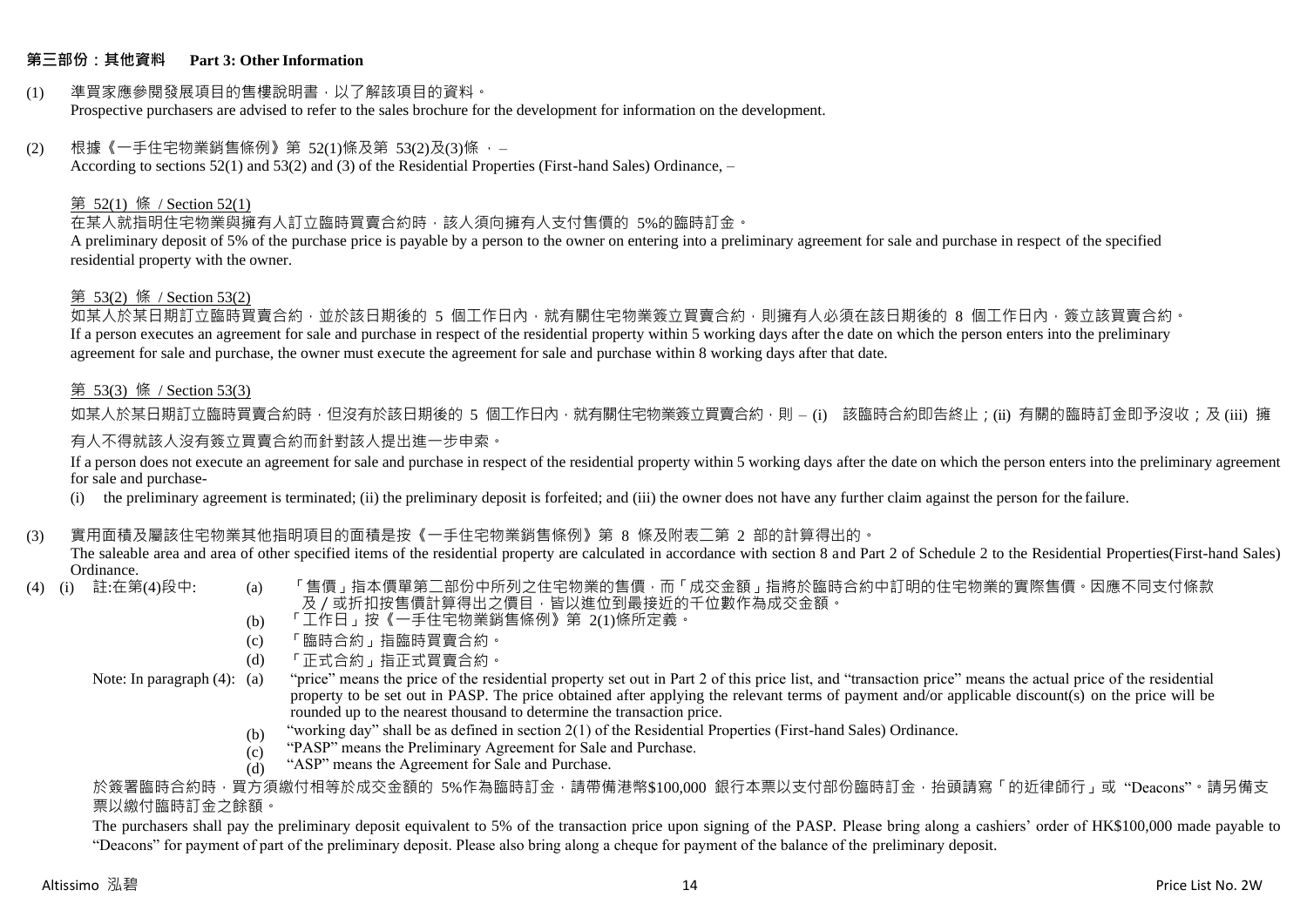## **支付條款 Terms of Payment**

- (A) (並無此編號之支付條款)( No Terms of Payment of such numbering)
- (A1) (並無此編號之支付條款)( No Terms of Payment of such numbering)
- (A2) (並無此編號之支付條款)( No Terms of Payment of such numbering)
- (A3) (並無此編號之支付條款)( No Terms of Payment of such numbering)
- (A4) (並無此編號之支付條款)( No Terms of Payment of such numbering)
- (A5) 120 天現金付款計劃 120-day Cash Payment Plan (照售價減 5%) (5% discount from the price)
	- (1) 買方須於簽署臨時合約時繳付相等於成交金額 5% 作為臨時訂金。買方須於簽署臨時合約後 5 個工作日內簽署正式合約。 The purchaser shall pay the preliminary deposit equivalent to 5% of the transaction price upon signing of the PASP. The ASP shall be signed by the purchaser within 5 working days after signing of the PASP.
	- (2) 買方簽署臨時合約後 30 天內再付成交金額 5% 作為加付訂金。 A further 5% of the transaction price being further deposit shall be paid by the purchaser within 30 days after signing of the PASP.
	- (3) 成交金額 90% 即成交金額餘款於買方簽署臨時合約後 120 天內由買方付清。 90% of the transaction price being balance of the transaction price shall be paid by the purchaser within 120 days after signing of the PASP.
- (A6) 180 天輕鬆現金付款計劃 180-day Relax Cash Payment Plan (照售價減 3%) (3% discount from the price)
	- (1) 買方須於簽署臨時合約時繳付相等於成交金額 5% 作為臨時訂金。買方須於簽署臨時合約後 5 個工作日內簽署正式合約。 The purchaser shall pay the preliminary deposit equivalent to 5% of the transaction price upon signing of the PASP. The ASP shall be signed by the purchaser within 5 working days after signing of the PASP.
	- (2) 買方簽署臨時合約後 30 天內再付成交金額 5% 作為加付訂金。 A further 5% of the transaction price being further deposit shall be paid by the purchaser within 30 days after signing of the PASP.
	- (3) 成交金額 90% 即成交金額餘款於買方簽署臨時合約後 180 天內由買方付清。 90% of the transaction price being balance of the transaction price shall be paid by the purchaser within 180 days after signing of the PASP.
- (A7) 360 天輕鬆現金付款計劃 360-day Relax Cash Payment Plan (照售價減 2%) (2% discount from the price)
	- (1) 買方須於簽署臨時合約時繳付相等於成交金額 5% 作為臨時訂金。買方須於簽署臨時合約後 5 個工作日內簽署正式合約。 The purchaser shall pay the preliminary deposit equivalent to 5% of the transaction price upon signing of the PASP. The ASP shall be signed by the purchaser within 5 working days after signing of the PASP.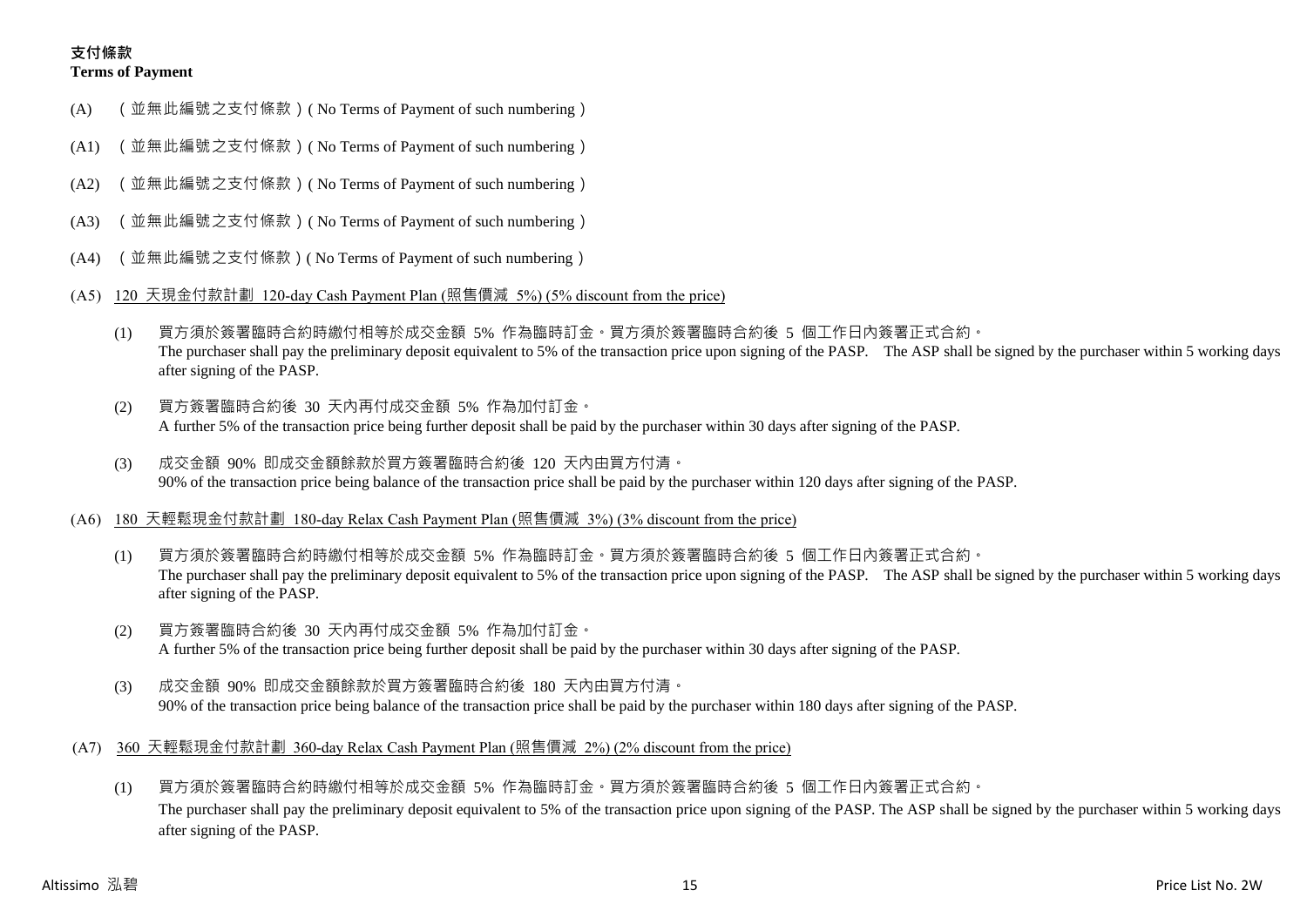(2) 買方簽署臨時合約後 30 天內再付成交金額 5% 作為加付訂金。

A further 5% of the transaction price being further deposit shall be paid by the purchaser within 30 days after signing of the PASP.

(3) 買方簽署臨時合約後 90 天內再付成交金額 5% 作為部份成交金額。

A further 5% of the transaction price being part payment of the transaction price shall be paid by the purchaser within 90 days after signing of the PASP.

(4) 成交金額 85% 即成交金額餘款於買方簽署臨時合約後 360 天內由買方付清。

85% of the transaction price being balance of the transaction price shall be paid by the purchaser within 360 days after signing of the PASP.

- (A8) 120 天換樓易付款計劃 120-day New Home Easy Payment Plan (照售價) (The price)
	- (1) 買方須於簽署臨時合約時繳付相等於成交金額 5% 作為臨時訂金。買方須於簽署臨時合約後 5 個工作日內簽署正式合約。 The purchaser shall pay the preliminary deposit equivalent to 5% of the transaction price upon signing of the PASP. The ASP shall be signed by the purchaser within 5 working days after signing of the PASP.
	- (2) 買方簽署臨時合約後 30 天內再付成交金額 5% 作為加付訂金。 A further 5% of the transaction price being further deposit shall be paid by the purchaser within 30 days after signing of the PASP.
	- (3) 成交金額 90% 即成交金額餘款於買方簽署臨時合約後 120 天內由買方付清。 90% of the transaction price being balance of the transaction price shall be paid by the purchaser within 120 days after signing of the PASP.
- (A9) 180 天換樓易付款計劃 180-day New Home Easy Payment Plan (照售價) (The price)
	- (1) 買方須於簽署臨時合約時繳付相等於成交金額 5% 作為臨時訂金。買方須於簽署臨時合約後 5 個工作日內簽署正式合約。 The purchaser shall pay the preliminary deposit equivalent to 5% of the transaction price upon signing of the PASP. The ASP shall be signed by the purchaser within 5 working days after signing of the PASP.
	- (2) 買方簽署臨時合約後 30 天內再付成交金額 5% 作為加付訂金。 A further 5% of the transaction price being further deposit shall be paid by the purchaser within 30 days after signing of the PASP.
	- (3) 成交金額 90% 即成交金額餘款於買方簽署臨時合約後 180 天內由買方付清。 90% of the transaction price being balance of the transaction price shall be paid by the purchaser within 180 days after signing of the PASP.
- (B) (並無此編號之支付條款)( No Terms of Payment of such numbering)
- (C) (並無此編號之支付條款)( No Terms of Payment of such numbering)
- (C1) (並無此編號之支付條款)( No Terms of Payment of such numbering)
- (C2) (並無此編號之支付條款)( No Terms of Payment of such numbering)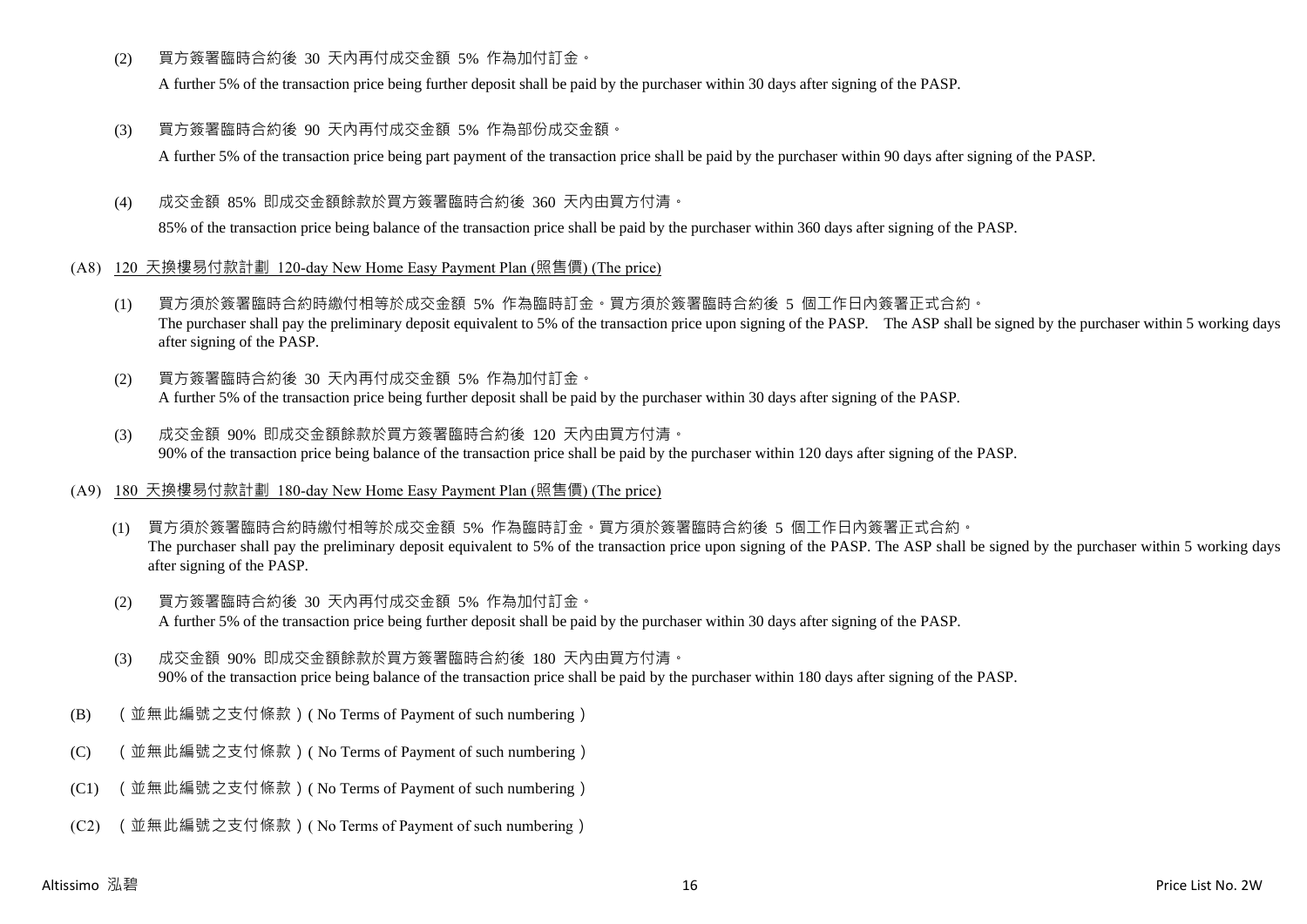- (C3) (並無此編號之支付條款)( No Terms of Payment of such numbering)
- (C4) (並無此編號之支付條款)( No Terms of Payment of such numbering)
- (C5) (並無此編號之支付條款)( No Terms of Payment of such numbering)
- (C6) (並無此編號之支付條款)( No Terms of Payment of such numbering)
- (C7) (並無此編號之支付條款)( No Terms of Payment of such numbering)
- (C8) (並無此編號之支付條款)( No Terms of Payment of such numbering)

# (ii) **售價獲得折扣的基礎**

## **The basis on which any discount on the price is available**

- (a) 見 4(i) See 4(i).
- (b) 不適用。 Not applicable.
- (c) 「限時置業售價折扣」 "First Home Purchase Price Discount"

於 2021 年 10 月 31 日或之前簽署臨時合約購買本價單中之指明住宅物業之買方可獲額外售價 3% 折扣優惠。

An extra 3% discount from the price would be offered to the purchasers who sign the PASP to purchase a specified residential property listed in this price list on or before 31<sup>st</sup> October 2021.

# (d) 員工置業折扣 Staff Purchasing Discount

如買方(或構成買方之任何人士)屬任何「員工合資格人士」,並且沒有委任地產代理就購入住宅物業代其行事,可獲額外 5%售價折扣優惠,折扣優惠受相關公司內部條款約 束。

If the purchaser (or any person comprising the purchaser) is a "Qualified Staff", provided that the purchaser did not appoint any estate agent to act for him/her in the purchase of the residential property, an extra 5% discount on the Price would be offered, subject to the internal regulation of Respective Related Parties.

「員工合資格人士」指碧桂園控股有限公司及其附屬公司、宏安集團有限公司及其附屬公司、宏安地產有限公司、位元堂藥業控股有限公司、易易壹金融集團有限公司、中 國農產品交易有限公司或中國建築國際集團及其附屬公司之任何董事、員工及其直系親屬(任何個人的配偶、父母、子女、兄弟及姐妹為該個人之「直系親屬」,惟須提供令 賣方滿意的有關證明文件 以茲證明有關關係,且賣方對是否存在近親關係保留最終決定權)。

"Qualified Staff" means any director or employee (and his/her close family member (a spouse, parent, child, brother and sister of a person is a "close family member" of that person provided that the relevant supporting documents to the satisfaction of the Vendor must be provided to prove the relationship concerned and that the Vendor reserves the final right to decide whether or not such relationship exists)) of any of Country Garden Holdings Company Limited and its subsidiaries, Wang On Group Limited and its subsidiaries, Wang On Properties Limited, Wai Yuen Tong Medicine Holdings Limited, Easy One Financial Group Limited, China Agri-Products Exchange Limited and China State Construction International Holdings Ltd. and its subsidiaries.

買方須在遞交購樓意向登記表格時或前提供令賣方滿意的證據証明其為「員工合資格人士」及(如適用)直系親屬關係,賣方就相關買方是否「員工合資格人士」及(如適 用)存在直系親屬關係有最終決定權,而賣方之決定為最終及對買方具有約束力。

The purchaser shall on or before submission of the Registration of Intent form on the spot provide evidence for proof of being a (if applicable) "Qualified Staff" to the satisfaction of the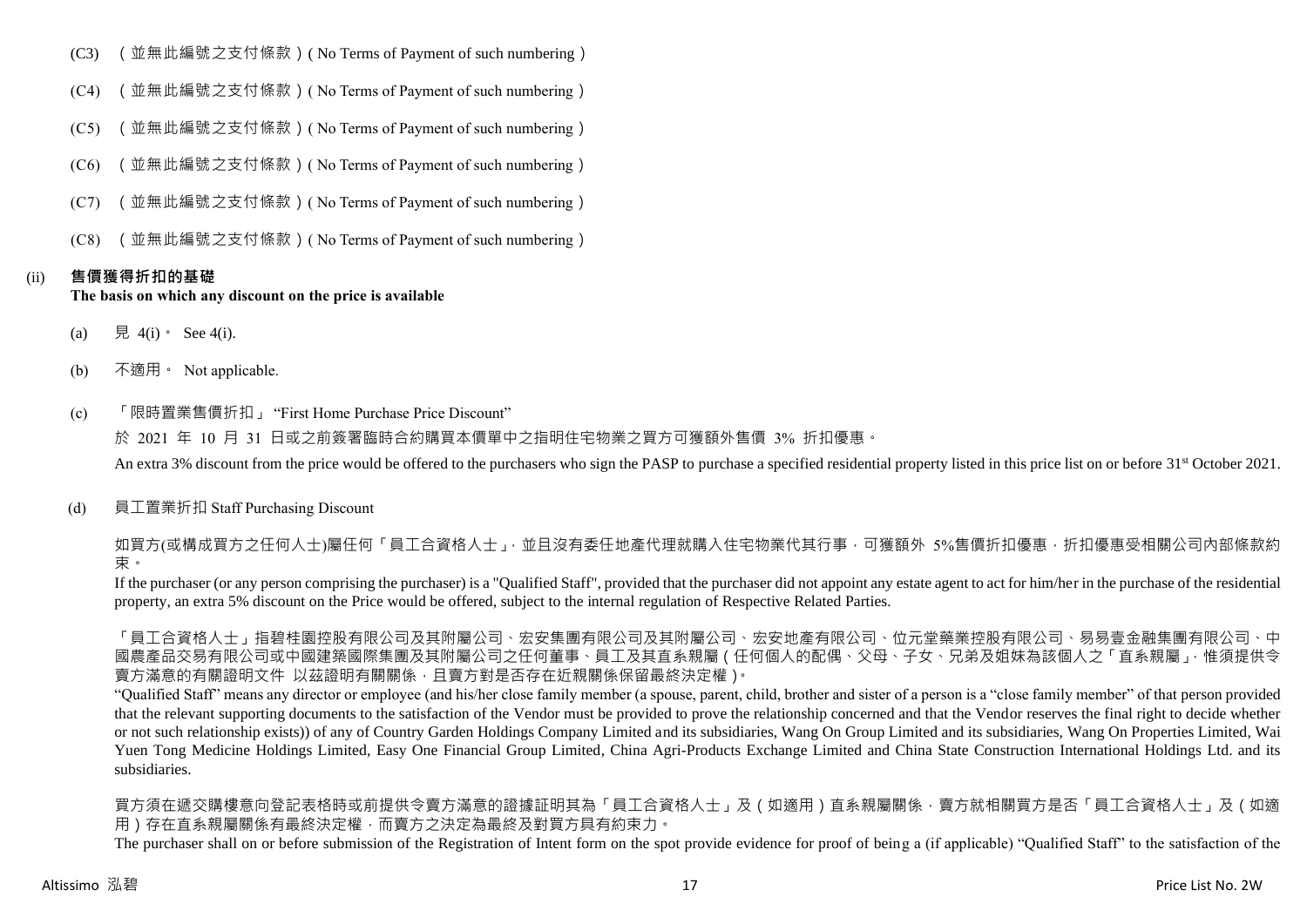Vendor and in this respect the Vendor shall have absolute discretion and the Vendor's decision shall be final and binding on the purchaser.

- (e) 不適用。 Not applicable.
- (f) 不適用。 Not applicable.
- (g) "Countrygardenhk" Instagram 帳戶跟隨優惠 "Countrygardenhk" Instagram Account Follows' Discount

凡於簽署臨時買賣合約前跟隨 "countrygardenhk" Instagram 帳戶的買家,可獲 1% 售價折扣優惠。 A 1% discount from the Price would be offered to a Purchaser who has followed the "countrygardenhk" Instagram account before signing the Preliminary Agreement for Sale and Purchase.

- (h) 不適用。 Not applicable.
- (i) 不適用。 Not applicable.
- (j) 「5 年管理費減免」優惠 "5-Years Management Fee Subsidy"Discount

於 2021 年 5 月 7 日起, 首 10 名簽署臨時合約購買發展項目住宅物業 ( 不論列於本價單或任何其他價單內 ) 之買方, 可享有下列售價折扣優惠作為 「5 年管理費減免」優惠: The first ten  $(10)$  purchasers who purchase the specified residential properties in the Development and sign the PASP thereof from  $7<sup>th</sup>$  May 2021 (whether the specified residential property is included in this price list or any other price lists) will enjoy the "5-Years Management Fee Subsidy " Discount as listed below as discount on the Price:

每個購買之三房住宅物業:港幣 \$240,000 For each three-bedroom residential property purchased: HK\$240,000

- (k) 不適用 · Not applicable.
- (l) 不適用。 Not applicable.
- (m) 「入伙傢私補貼」優惠 "New Home Furniture Subsidy" Benefit

於 2021 年 7 月 21 日起,首 5 名簽署臨時合約購買發展項目住宅物業 ( 不論列於本價單或任何其他價單內 ) 之買方,可享有以下其中一項優惠 ( 買方必須於簽署臨時合 約時決定選用以下其中一項優惠,其後不得更改)作為「入伙傢私補貼」優惠:

The first five (5) purchasers who purchase the specified residential properties in the Development and sign the PASP thereof from 21<sup>st</sup> July 2021 (whether the specified residential property is included in this price list or any other price lists) will enjoy one of the benefits set out below (the Purchaser must choose one of the benefits upon signing of the PASP and must not change his/her choice thereafter) as the "New Home Furniture Subsidy" Benefit:

(1) 總值港幣 \$160,000 元之「Francfranc」、「Tree」或「Indigo」傢私禮券。上述傢私禮券之使用(包括使用期限等)受商品提供者所訂之條款及條件限制。有關傢私禮 券會於住宅物業之買賣成交時或之後交付予買方。詳情以相關交易文件條款作準(包括但不限於買方須依照正式合約訂定的日期付清所購住宅物業每一期成交金額價 款及餘款);或

Furniture coupon(s) of "Francfranc", "Tree" or "Indigo" with a total value of HK\$160,000.00. The use of the aforesaid furniture coupon(s) (including validity period, etc) is subject to the terms and conditions prescribed by the relevant supplier. The furniture coupon(s) will be delivered to the Purchaser on or after completion of the sale and purchase of the residential property. Subject to the terms and conditions of the relevant transaction document(s) (including without limitation that the Purchaser shall settle each instalment and the balance of the transaction price according to the respective dates stipulated in the ASP); or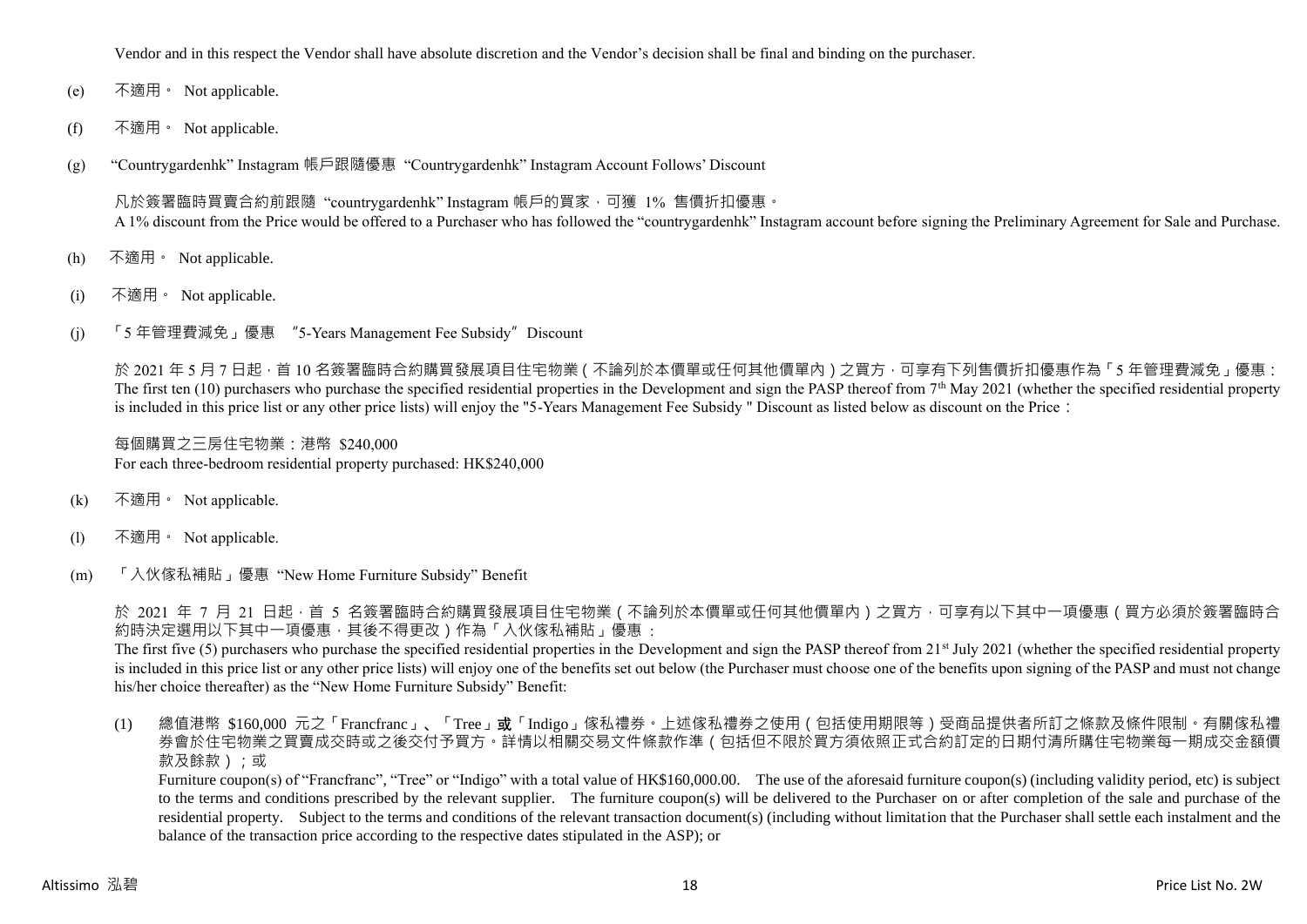- (2) 港幣\$140,000 元之售價折扣 HK\$140,000 discount on the Price
- (n) 不適用。 Not applicable.
- (o) 不適用。 Not applicable.

#### (iii) **可就購買發展項目中的指明住宅物業而連帶獲得的任何贈品、財務優惠或利益**

**Any gift, or any financial advantage or benefit, to be made available in connection with the purchase of a specified residential property in the Development**

- (a)  $\quad \nexists \quad 4(i) \; \nexists \quad 4(ii) \; \cdot \quad \text{See } 4(i) \text{ and } 4(ii)$
- (b) 不適用。 Not applicable.
- (c) 不適用。 Not applicable.
- (d) 不適用。 Not applicable.
- (e) 不適用。 Not applicable.
- (f) 不適用。 Not applicable.
- (g) 不適用。 Not applicable.
- (h) 101第一按揭貸款 101 First Mortgage Loan

**只適用於選用第 (4)(i)(A5) 及 (A6) 段之付款計劃。Only applicable to payment plan under paragraphs (4)(i)(A5) and (A6) . 只適用於屬自然人的買方。 Only applicable to purchasers who are natural persons.**

買方可向賣方介紹之財務機構或賣方指定的其它公司 (「介紹之第一承按人」) 申請最高達成交金額之 70% 之第一按揭 (「101 第一按揭貸款」)。101 第一按揭貸款及其申 請受以下條款及條件規限:

The purchaser may apply to the financial institution referred by the Vendor or any other company designated by the Vendor (the "Referred First Mortgagee") for first mortgage with a maximum loan amount equivalent to 70% of the transaction price (the "101 First Mortgage Loan"). 101 First Mortgage Loan and its application are subject to the following terms and conditions:

- (1) 買方必須於買賣合約內訂明的付清成交金額餘額之日前最少 75 日書面向介紹之第一承按人申請 101 第一按揭貸款。 The purchaser shall make a written application to the Referred First Mortgagee for 101 First Mortgage Loan not less than 75 days before the date of settlement of the balance of the transaction price as specified in the agreement for sale and purchase.
- (2) 如買方選用並申請 101 第一按揭貸款,成交金額將會增加 3.5%,買方必須於申請時向賣方繳付 (a) 截至申請日期當日按照買賣合約訂明及按新成交金額計算之應付部份 與 (b) 原來成交金額已付部份之差額。為免存疑,更改後之成交金額將以進位到最接近的千位數計算。買方亦須就此簽立一份有關住宅物業之補充合約以更改成交金額及 支付條款,有關之律師費用及雜費概由買方負責。

If the purchaser applies for the 101 First Mortgage Loan, the transaction price shall be increased by 3.5% and the difference between (a) amount payable under the ASP calculated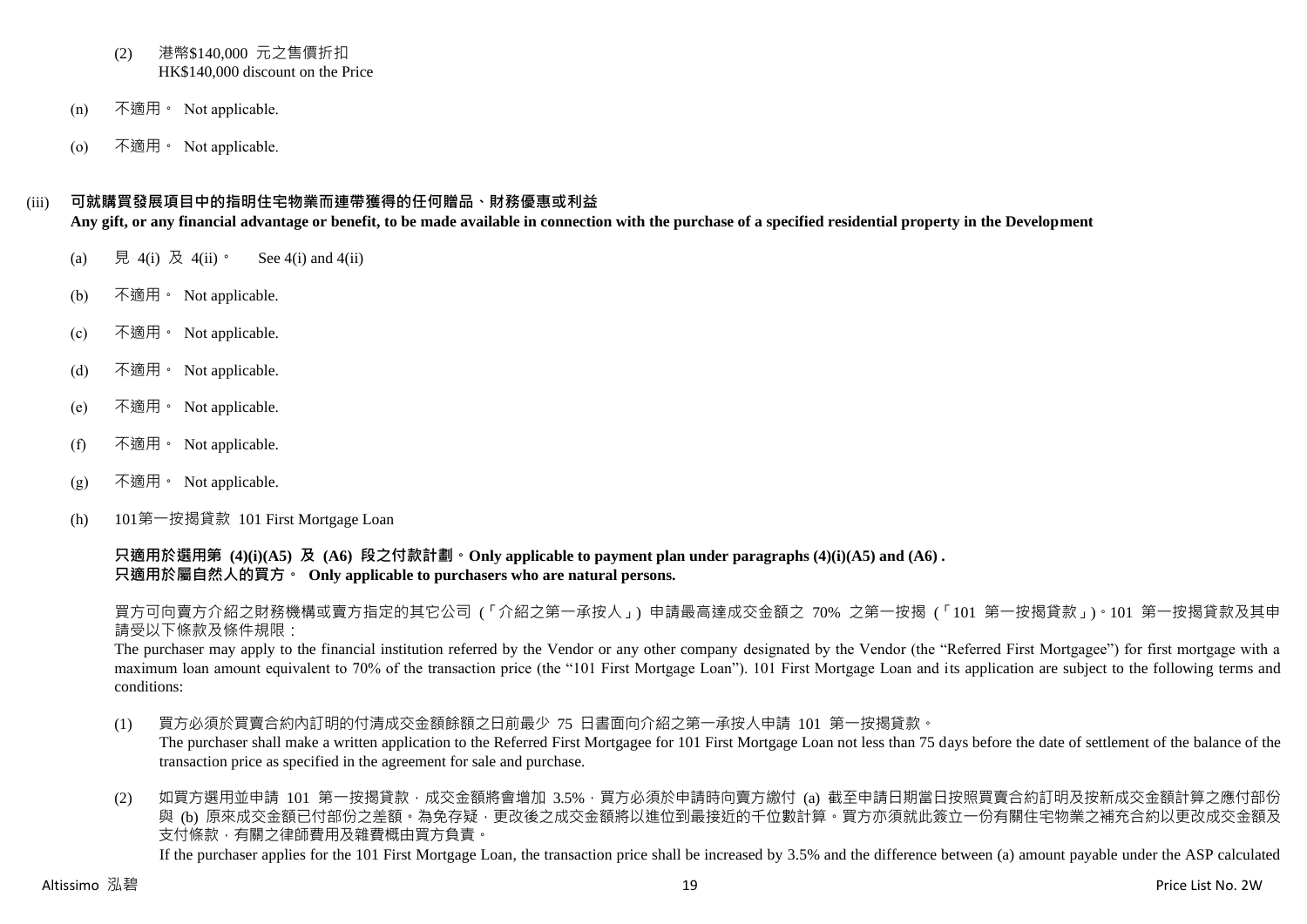by reference to the new transaction price as at the date of application and (b) amount of original transaction price paid by the purchaser shall be payable by the purchaser to the Vendor upon application. For avoidance of doubt, the new transaction price will be rounded up to the nearest thousand. The purchaser shall also sign a supplemental agreement in respect of the residential property to vary the transaction price and the terms of payment, all relevant legal costs and disbursements of which shall be borne by the purchaser solely.

(3) 如買方最終並無選用「101 第一按揭貸款」,買方可在住宅物業買賣成交後 1 個月内向賣方遞交書面申請成交金額回贈,賣方將會在收到買方之書面申請後 1 個月内給予 買方同等金額之成交金額回贈。

If the Purchaser eventually does not utilize the 101 First Mortgage Loan, the purchaser may, within 1 month after completion of sale and purchase of the residential property, submit a written application to the Vendor for a transaction price rebate. The Vendor will provide to the purchaser the transaction price rebate in the amount equivalent to the said part payment within 1 month after receiving the written application from the purchaser..

- (4) 101 第一按揭貸款的最高金額為成交金額的 70% (若買方為香港永久性居民) 或 60% (若買方為非香港永久性居民), 貸款金額不可超過應繳付之成交金額餘額。介紹之第 一承按人因應買方及其擔保人 (如適用) 的信貸評估,對實際批出予買方的貸款金額作出決定。 The maximum 101 First Mortgage Loan amount shall be 70% of the transaction price (if purchaser is Hong Kong permanent residents) or 60% of the transaction price (if purchaser is not Hong Kong permanent residents), provided that the loan amount shall not exceed the balance of the transaction price payable. The Referred First Mortgagee will decide the loan amount to be granted to the purchaser after considering the result of the credit assessment of the purchaser and his guarantor (if applicable).
- (5) 101 第一按揭貸款年期最長為 25 年。

The maximum tenor of the 101 First Mortgage Loan shall not exceed 25 years.

- (6) 101 第一按揭貸款以住宅物業之第一法定按揭作抵押。 The 101 First Mortgage Loan shall be secured by a first legal mortgage over the residential property.
- (7) 101 第一按揭貸款年期首 24 個月的年利率為介紹之第一承按人不時報價之最優惠利率減 4.5%。 The annual interest rate of the 101 First Mortgage Loan for the first 24 months shall be at 4.5% below the Best Lending Rate as quoted by the Referred First Mortgagee from time to time.
- (8) 101 第一按揭貸款年期第 25 個月及其後之年利率為介紹之第一承按人不時報價之最優惠利率。 The annual interest rate of the 101 First Mortgage Loan from the 25<sup>th</sup> month and thereafter shall be the Best Lending Rate as quoted by the Referred First Mortgagee from time to time.
- (9) 「最優惠利率」由介紹之第一承按人決定,現為年利率 5.5%。 The Best Lending Rate is determined by the Referred First Mortgagee. The current Best Lending Rate is 5.5% per annum.
- (10) 買方於按揭首 24 個月只需就 101 第一按揭貸款向介紹之第一承按人繳付利息,其後則須照常連本帶息供款。 The purchaser shall only pay the interest of the 101 First Mortgage Loan to the Referred First Mortgagee in the first 24 months and shall repay the principal amount and interest as usual for the rest of the term of the 101 First Mortgage Loan.
- (11) 買方須按月分期償還 101 第一按揭貸款。 The purchaser shall repay the 101 First Mortgage Loan by monthly instalments.
- (12) 101 第一按揭貸款申請的審批由介紹之第一承按人全權負責。介紹之第一承按人對是否批出見證明日按揭貸款有最終決定權。 The Referred First Mortgagee shall be solely responsible to determine whether to approve the purchasers' application for the 101 First Mortgage Loan. The Referred First Mortgagee shall have the final right to decide whether or not to grant the 101 First Mortgage Loan.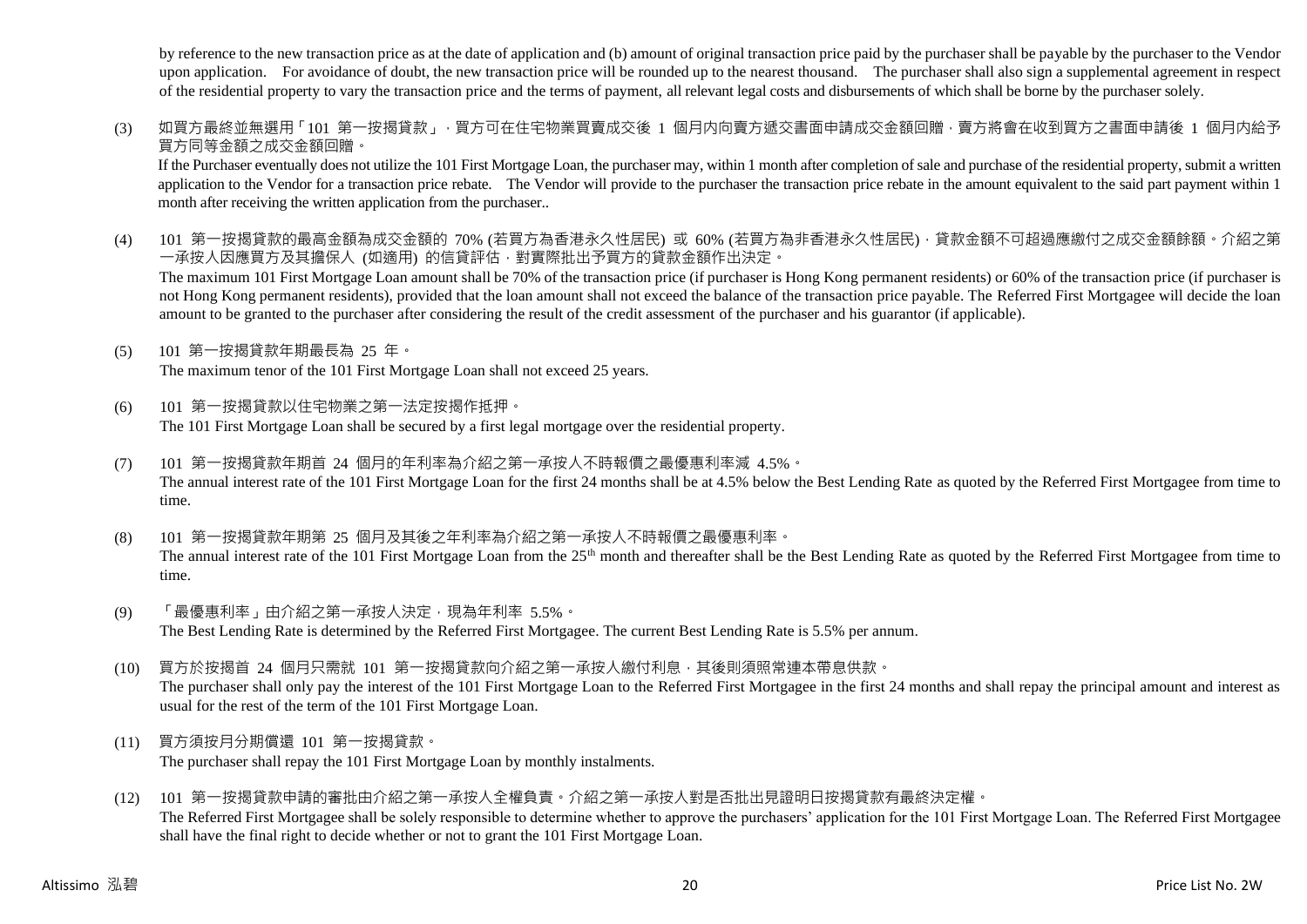(13) 所有 101 第一按揭貸款之法律文件必須由賣方或介紹之第一承按人指定之律師行辦理,買方須負責支付一切有關之律師費用及雜費。買方可選擇自行聘用律師作為其代表 律師,在此情況下,買方亦須負責其代表律師有關處理 101 第一按揭貸款的律師費用及雜費。

All legal documents of the 101 First Mortgage Loan shall be prepared and handled by the solicitors designated by the Vendor or the Referred First Mortgagee and all relevant legal costs and disbursements shall be borne by the purchaser solely. The purchaser may choose to instruct his own solicitors to act for him and in such event, the purchaser shall also bear his own solicitors' legal costs and disbursements relating to the 101 First Mortgage Loan.

(14) 買方須按介紹之第一承按人的要求提供一切所需文件以證明其還款能力,所需文件包括但不限於買方及其擔保人 (如適用) 的信貸報告、收入證明、銀行紀錄及借貸紀錄(包 括其他貸款,如有)。

The purchaser shall upon request by the Referred First Mortgagee provide all necessary documents to prove his repayment ability, the necessary documents shall include but not limited to credit report, income proof, bank records and borrowing records (including other loans, if any) of the purchaser and his guarantor(s) (if applicable).

(15) 不論 101 第一按揭貸款獲批與否,買方仍須按買賣合約完成住宅物業的買賣及繳付全數成交金額。

Irrespective of whether the 101 First Mortgage Loan is granted or not, the purchaser shall complete the purchase of the residential property and shall pay the transaction price in full in accordance with the agreement for sale and purchase.

- (16) 101 第一按揭貸款受其他條款及細則約束。 The 101 First Mortgage Loan is subject to other terms and conditions.
- (17) 101 第一按揭貸款純為介紹之第一承按人與買方之交易。買方與介紹之第一承按人之任何轇輵,一概與賣方及碧桂園(香港)地產代理有限公司無關。以上關於 101 第一按 揭貸款的資料不構成亦不能被視為賣方或任何其他人士就 101 第一按揭貸款作出的陳述、保證、承諾、要約或買賣合約之條款。賣方及碧桂園(香港)地產代理有限公司在任何情況 下均無需就 101 第一按揭貸款向買方承擔任何責任。

The 101 First Mortgage Loan is a transaction between the Referred First Mortgagee and the purchaser only. The Vendor and Country Garden (Hong Kong) Property Agency Limited shall not be involved in any dispute between the purchaser and the Referred First Mortgagee. The above information of the 101 First Mortgage Loan shall not be regarded as any representation, guarantee, warranty, offer or terms of the agreement for sale and purchase made by the Vendor or any other parties. Under no circumstance shall the Vendor and Country Garden (Hong Kong) Property Agency Limited be liable to the purchaser in respect of the 101 First Mortgage Loan.

(i) 101 第二按揭貸款 101 Second Mortgage Loan

#### **只適用於選用第 (4)(i)(A5) 及 (A6) 段之付款計劃。Only applicable to payment plan under paragraphs (4)(i)(A5) and (A6) . 只適用於屬自然人的買方。 Only applicable to purchasers who are natural persons.**

買方可向賣方介紹之財務機構或賣方指定的其它公司 (「介紹之第二承按人」) 申請最高達成交額之 15% 之第二按揭 (「101 第二按揭貸款」),基本條款如下: The Purchaser may apply to the financial institution referred by the Vendor or any other company designated by the Vendor (the "Referred Second Mortgagee") for second mortgage with a maximum loan amount equivalent to 15% of the transaction price (the "101 Second Mortgage Loan"). The 101 Second Mortgage Loan and its application are subject to the following terms and conditions:

(1) 買方必須於買賣合約內訂明的付清售價餘額之日前最少 75 日書面向介紹之第二承按人申請 101 第二按揭貸款。買方如欲申請 101 第二按揭貸款,需同時申請 101 第一 按揭貸款,即買方不可只申請 101 第二按揭貸款而不申請 101 第一按揭貸款。 The purchaser shall make a written application to the Referred Second Mortgagee for 101 Second Mortgage not less than 75 days before the date of settlement of the balance of the

Purchase Price as specified in the agreement for sale and purchase. If the purchaser intends to apply for 101 Second Mortgage Loan, he must also apply for 101 First Mortgage Loan at the same time, that is to say, the purchaser cannot apply for 101 Second Mortgage Loan only but not applying for 101 First Mortgage Loan.

(2) 101 第二按揭貸款的最高金額為成交金額的 15%,101 第一按揭貸款及 101 第二按揭貸款總金額不可超過有關住宅物業成交金額之 85%。介紹之第二承按人會因應買方及其 擔保人 (如適用) 的信貸評估, 對實際批出予買方的貸款金額作出決定。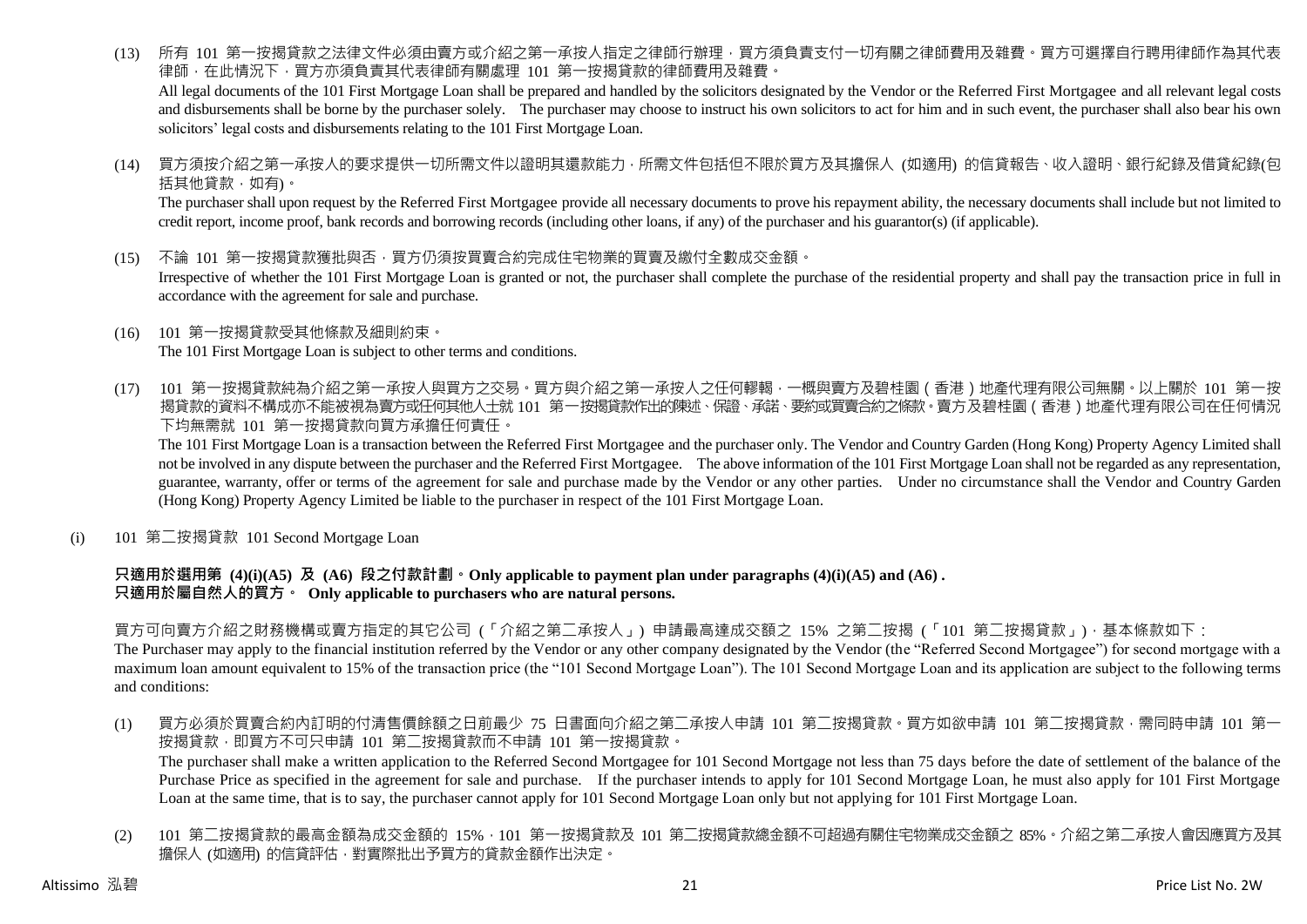The maximum 101 Second Mortgage Loan amount shall be 15% of the transaction price, provided that the total loan amount of the 101 First Mortgage Loan and the 101 Second Mortgage Loan shall not exceed 85% of the transaction price of the relevant residential property. The Referred Second Mortgagee will decide the loan amount to be granted to the purchaser after considering the result of the credit assessment of the purchaser and his guarantor (if applicable).

(3) 101 第二按揭貸款年期最長為 3 年。

The maximum tenor of the 101 Second Mortgage Loan shall be 3 years.

- (4) 101 第一按揭貸款及 101 第二按揭貸款申請將由有關承按機構獨立處理。 The applications for 101 First Mortgage Loan and the 101 Second Mortgage Loan will be processed by the relevant mortgagees independently.
- (5) 101 第二按揭貸款全期豁免利息。 The 101 Second Mortgage Loan shall be free of interest for the whole mortgage period.
- (6) 買方分 3 期支付 101 第二按揭貸款金額,所有期數金額均等。第 1 期於買方按買賣合約繳付成交金額餘額後 360 天內繳付,第 2 期於買方按買賣合約繳付成交金額餘額 後 720 天內繳付,最後一期於買方按買賣合約繳付成交金額餘額後 1,080 天內繳付。 The 101 Second Mortgage Loan amount shall be paid by the purchaser in 3 equal instalments. 1<sup>st</sup> instalment shall be paid by the purchaser within 360 days after the date of settlement of the balance of the transaction price as specified in the agreement for sale and purchase. The  $2<sup>nd</sup>$  instalment shall be paid by the purchaser within 720 days after the date of settlement of the balance of the transaction price as specified in the agreement for sale and purchase. The final instalment shall be paid by the purchaser within 1,080 days after the date of settlement of the balance of the transaction price as specified in the agreement for sale and purchase.
- (7) 101 第二按揭第貸款申請的審批由介紹之第二承按人全權負責。介紹之第二承按人對是否批出 101 第二按揭貸款有最終決定權。 The Referred Second Mortgagee shall be solely responsible to determine whether to approve the purchasers' application for the 101 Second Mortgage Loan. The Referred Second Mortgagee shall have the final right to decide whether or not to grant the 101 Second Mortgage Loan.
- (8) 所有 101 第二按揭貸款之法律文件必須由賣方或介紹之第二承按人指定之律師行辦理,買方須負責支付一切有關之律師費用及雜費。買方可選擇自行聘用律師作為其代表 律師,在此情況下,買方亦須負責其代表律師有關處理 101 第二按揭貸款的律師費用及雜費。 All legal documents of the 101 Second Mortgage Loan shall be prepared and handled by the solicitors designated by the Vendor or the Referred Second Mortgagee and all relevant legal costs and disbursements shall be borne by the purchaser solely. The purchaser may choose to instruct his own solicitors to act for him and in such event, the purchaser shall also bear his own solicitors' legal costs and disbursements relating to the 101 Second Mortgage Loan.
- (9) 買方須按介紹之第二承按人的要求提供一切所需文件以證明其還款能力,所需文件包括但不限於買方及其擔保人 (如適用) 的信貸報告、收入證明、銀行紀錄及借貸紀錄 (包 括其他貸款,如有)。

The purchaser shall upon request by the Referred Second Mortgagee provide all necessary documents to prove his repayment ability, the necessary documents shall include but not limited to credit report, income proof, bank records and borrowing records (including other loans, if any) of the purchaser and his guarantor(s) (if applicable).

(10) 不論 101 第二按揭貸款獲批與否,買方仍須按買賣合約完成住宅物業的買賣及繳付全數成交金額。

Irrespective of whether the 101 Second Mortgage Loan is granted or not, the purchaser shall complete the purchase of the residential property and shall pay the transaction price in full in accordance with the agreement for sale and purchase.

- (11) 101 第二按揭貸款受其他條款及細則約束。 The 101 Second Mortgage Loan is subject to other terms and conditions.
- (12) 101 第二按揭貸款純為介紹之第二承按人與買方之交易。買方與介紹之第二承按人之任何轇輵,一概與賣方及碧桂園(香港)地產代理有限公司無關。以上關於 101 第二按揭貸款的 資料不構成亦不能被視為賣方或任何其他人士就 101 第二按揭貸款作出的陳述、保證、承諾、要約或買賣合約之條款。賣方及碧桂園(香港)地產代理有限公司在任何情況下均無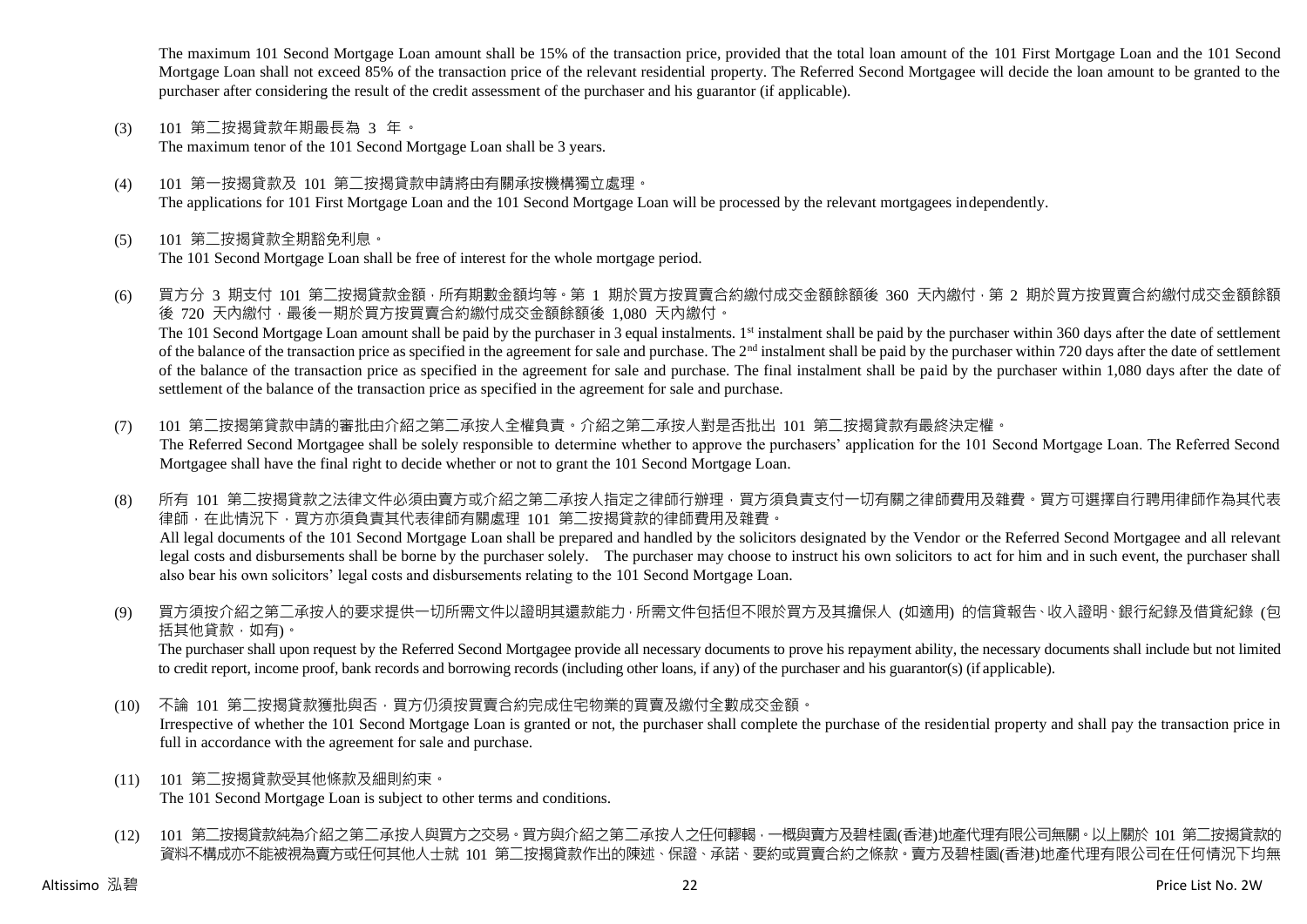需就 101 第二按揭貸款向買方承擔任何責任。

The 101 Second Mortgage Loan is a transaction between the Referred Second Mortgagee and the purchaser only. The Vendor and Country Garden (Hong Kong) Property Agency Limited shall not be involved in any dispute between the purchaser and the Referred Second Mortgagee. The above information of the 101 Second Mortgage Loan shall not be regarded as any representation, guarantee, warranty offer or terms of the agreement for sale and purchase made by the Vendor or any other parties. Under no circumstance shall the Vendor and Country Garden (Hong Kong) Property Agency Limited be liable to the purchaser in respect of the 101 Second Mortgage Loan.

(j) 「成交金額 30% 第二按揭」 "Second Mortgage for 30% of the transaction price"

## **只適用於購買三房住宅物業,及選用第 (4)(i)(A5) 段或第 (4)(i)(A6) 段之付款計劃的買方。**

**Only applicable to purchasers of three-bedroom residential property(ies) and choosing payment plan under paragraph (4)(i)(A5) or (4)(i)(A6) . 只適用於屬自然人的買方。**

**Only applicable to purchasers who are natural persons.**

買方可向賣方介紹之財務機構或賣方指定的其它公司 (「介紹之第二承按人」) 申請最高達成交額之 30% 之第二按揭貸款 (「第二按揭貸款」),基本條款如下:

The Purchaser may apply to the financial institution referred by the Vendor or any other company designated by the Vendor (the "Referred Second Mortgagee") for second mortgage with a maximum loan amount equivalent to 30% of the transaction price (the "Second Mortgage Loan"). The Second Mortgage Loan and its application are subject to the following terms and conditions:

- (1) 買方必須於付清成交金額餘款之日起計最少 60 日前以指定的申請書向介紹之第二承按人申請第二按揭貸款。 The purchaser(s) shall by prescribed form apply to the Referred Second Mortgagee for Second Mortgage Loan not less than 60 days before the due date of payment of the balance of transaction price.
- (2) 如買方選用 (4)(i)(A5) 段或第 (4)(i)(A6) 段之付款計劃並申請第二按揭貸款,成交金額將會增加 2%,買方必須於申請時向賣方繳付 (a) 截至申請日期當日按照買賣合 約訂明及按新成交金額計算之應付部份與 (b) 原來成交金額已付部份之差額為免存疑,更改後之成交金額將以進位到最接近的千位數計算。買方亦須就此簽立一份有關住 宅物業之補充合約以更改成交金額及支付條款,有關之律師費用及雜費概由買方負責。 If payment plan under paragraph (4)(i)(A5) or (4)(i)(A6) is opted by the purchaser and the purchaser applies for the Second Mortgage Loan, the transaction price shall be increased by 2% and the difference between (a) amount payable under the ASP calculated by reference to the new transaction price as at the date of application and (b) amount of original transaction price paid by the purchaser shall be payable by the purchaser to the Vendor upon application. For avoidance of doubt, the new transaction price will be rounded up to the nearest thousand. The purchaser shall also sign a supplemental agreement in respect of the residential property to vary the transaction price and the terms of payment, all relevant legal costs and disbursements of which shall be borne by the purchaser solely.
- (3) 如買方申請第二按揭貸款後,最終並無動用第二按揭貸款,買方將可獲得相等於原來成交金額2%的成交金額回贈,成交金額回贈將會於成交時直接用於支付部份成交金額 餘款。

If, after applying for the Second Mortgage Loan, the Purchaser eventually does not utilize the Second Mortgage Loan, the Purchaser will be entitled to a transaction price rebate equivalent to 2% of the original transaction price, which will be directly applied towards settlement of part of the balance of transaction price upon completion.

- (4) 買方須依照介紹之第二承按人之要求提供足夠之入息證明文件。 The purchaser shall provide sufficient proof of income in accordance with the requirements of the Referred Second Mortgagee.
- (5) 第二按揭貸款年期最長為 25 年或與第一按揭貸款同等年期,以較短者為準 The maximum tenor of Second Mortgage Loan shall be 25 years or the same tenor of first mortgage loan, whichever is the shorter.
- (6) 第二按揭貸款首 24 個月之年利率以介紹之第二承按人引用之最優惠利率 (P) 減 2.75% (P 2.75%) 計算。其後的年利率以最優惠利率 (P) 加 2% (P + 2%) 計算。 P 為 浮動利率,於本價單日期 P 為每年 5.375%。最終按揭利率以介紹之第二承按人審批結果而定,賣方並無就其作出,亦不得被視為就其作出任何不論明示或隱含之陳述、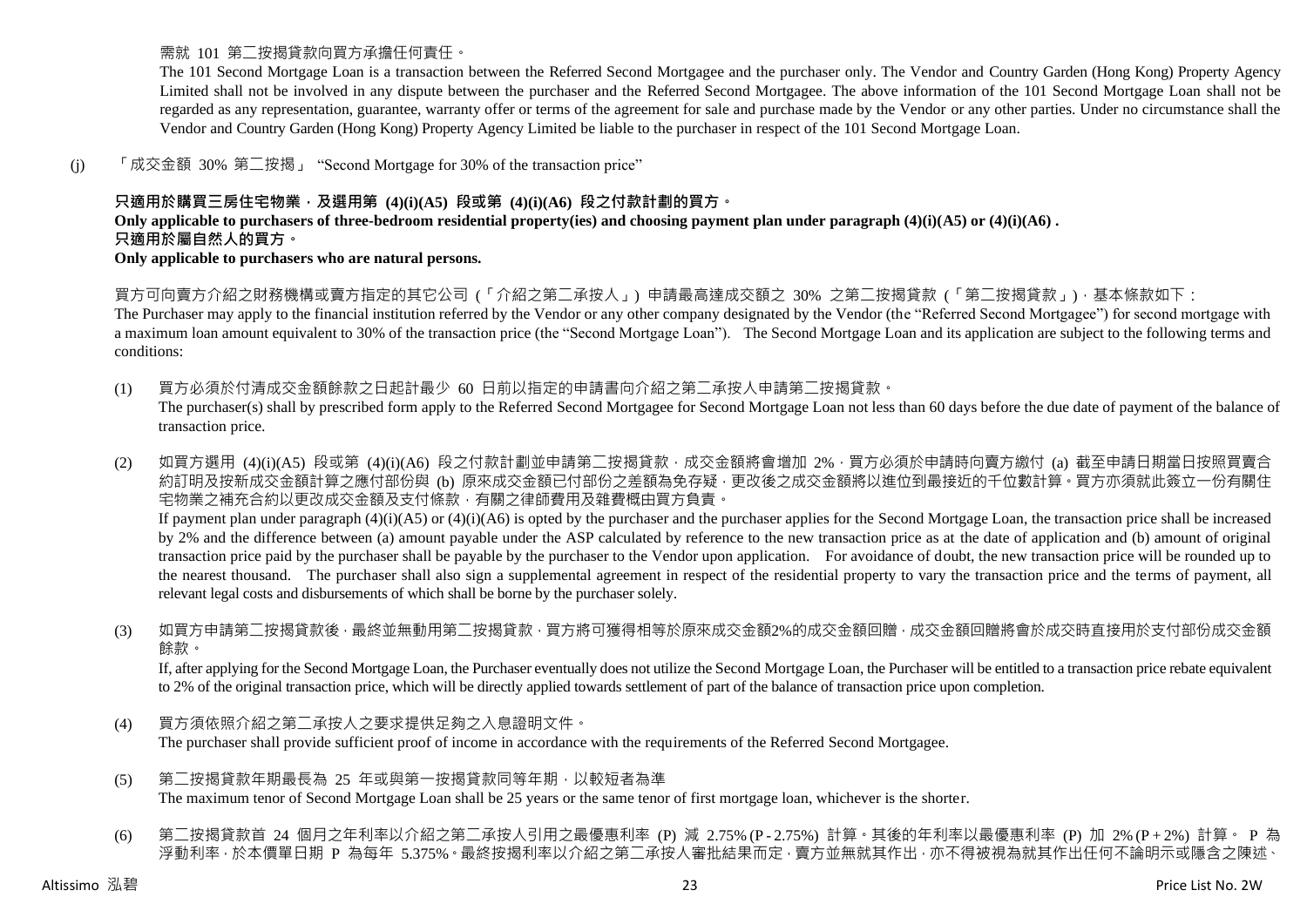承諾或保證。

The interest rate of the first 24 months of the Second Mortgage Loan shall be Prime Rate (P) quoted by the Referred Second Mortgagee minus 2.75% (P - 2.75%). The interest rate for the rest of the term of the Second Mortgage shall be Prime Rate (P) plus 2%  $(P + 2\%)$ . P is subject to fluctuation. P as at the date of this price list is 5.375% per annum. The final mortgage rate will be subject to final approval by the Referred Second Mortgagee. No representation, undertaking or warranty, whether express or implied, is given, or shall be deemed to have been given by the Vendor in respect thereof.

- (7) 第二按揭貸款最高金額為成交金額的 30%,惟第一按揭貸款及第二按揭貸款總金額不可超過成交金額或有關住宅物業的估價 (以較低者為準) 的 80%。 The maximum Second Mortgage Loan amount shall be 30% of the transaction price, but the total amount of the first mortgage loan and the Second Mortgage Loan together shall not exceed 80% of the transaction price or the valuation of the relevant residential property, whichever is the lower.
- (8) 第一按揭貸款銀行須為介紹之第二承按人所指定之銀行,買方並須首先得到該銀行書面同意辦理第二按揭貸款。 The first mortgagee bank shall be one which is nominated by the Referred Second Mortgagee. The purchaser(s) shall obtain the prior written consent from the first mortgagee bank for the application of Second Mortgage Loan.
- (9) 第一按揭貸款及第二按揭貸款申請將由有關承按機構獨立處理。 The applications for first mortgage loan and the Second Mortgage Loan will be processed by the relevant mortgagees independently.
- (10) 所有第二按揭貸款及其相關擔保之法律文件必須由介紹之第二承按人指定律師行辦理,買方及其擔保人 (如有) 須支付所有第二按揭貸款及其擔保相關之律師費及雜費。 All legal documents of the Second Mortgage Loan and its related guarantee shall be handled by the solicitors designated by the Referred Second Mortgagee and all legal costs and disbursement relating thereto shall be borne by the purchaser(s) and his/her/their guarantor(s) (if any).
- (11) 第二按揭貸款批出與否及其條款,介紹之第二承按人有最終決定權,其決定與賣方無關,賣方亦無需為此負責。不論貸款獲批與否,買方仍須按正式合約完成交易及 付 清成交金額餘款。

The approval or disapproval of the Second Mortgage Loan and terms thereof are subject to the final decision of the Referred Second Mortgagee. The decision is not related to the vendor and the vendor shall not be responsible therefor. Regardless the loan is granted or not, the purchaser(s) shall complete the sale and purchase in accordance with the ASP and pay the balance of the transaction price.

(12) 第二按揭貸款受其他條款及細則約束。

The Second Mortgage Loan is subject to other terms and conditions.

(13) 第二按揭貸款純為介紹之第二承按人與買方之交易。買方與介紹之第二承按人之任何轇輵,一概與賣方及碧桂園(香港)地產代理有限公司無關。以上關於第二按揭貸款的資料不構成 亦不能被視為賣方或任何其他人士就第二按揭貸款作出的陳述、保證、承諾、要約或買賣合約之條款。賣方及碧桂園(香港)地產代理有限公司在任何情況下均無需就第二按揭貸 款向買方承擔任何責任。

The Second Mortgage Loan is a transaction between the Referred Second Mortgagee and the purchaser only. The Vendor and Country Garden (Hong Kong) Property Agency Limited shall not be involved in any dispute between the purchaser and the Referred Second Mortgagee. The above information of the Second Mortgage Loan shall not be regarded as any representation, guarantee, warranty offer or terms of the agreement for sale and purchase made by the Vendor or any other parties. Under no circumstance shall the Vendor and Country Garden (Hong Kong) Property Agency Limited be liable to the purchaser in respect of the Second Mortgage Loan.

(k) 車位回贈優惠 "Carparking Space Rebate Benefit"

如買方簽署臨時合約以購買下表所列任何一個住宅物業 ( 不論列於本價單或任何其他價單內 ) 並同時購買下表所列發展項目的住客停車位 (各稱「住客停車位」), 上述買方 將於該住宅物業及該住客停車位成交後可享有共值港幣400,000元之現金回贈,現金回贈為期5年並以每一年港幣80,000元發放。首期現金回贈將於該住宅物業及該住客停車位 成交後滿一年後發放。

Where a purchaser purchases any of the residential properties listed below (whether included in this price list or any other price lists) and sign the PASP thereof, and purchases the residential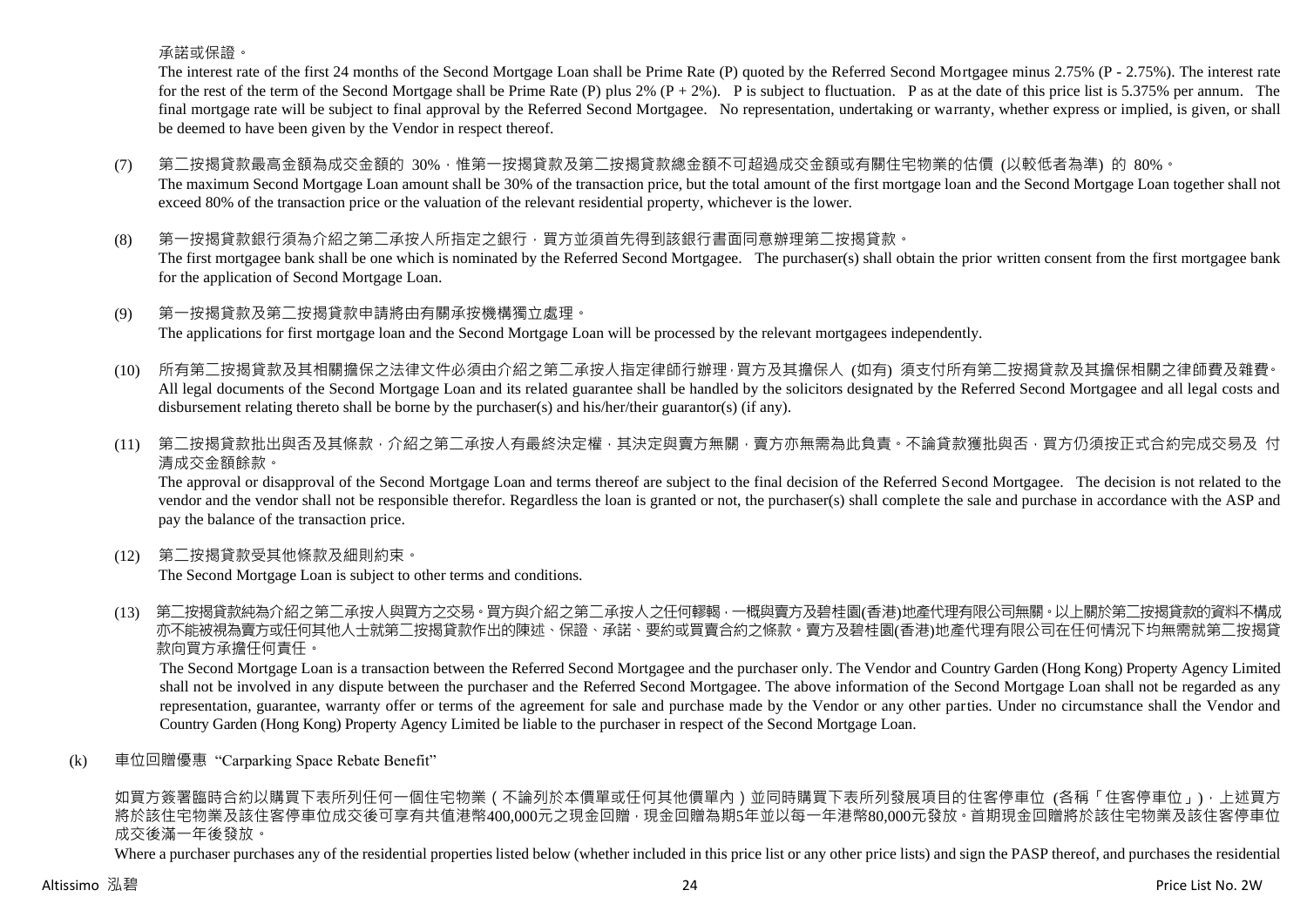parking space(s) (each of which a "Residential Parking Space") listed below as the same time, the said purchaser shall be entitled to cash rebate of total HK\$400,000 after completion of sale and purchase of the residential property and Residential Parking Space(s) concerned. The cash rebate will be paid in five (5) years, with each annual payment of HK\$80,000. The first cash rebate payment will be made after expiration of one (1) year after completion of sale and purchase of the residential property and Residential Parking Space(s) concerned.

#### 若買方購買多於一個下表所列的住宅物業 (不論透過一份或多於一份臨時合約),買方最多可認購等同於買方所購買的住宅物業之數目之住客停車位。

Where a purchaser purchases more than one (1) residential property list below (whether through one (1) or more than one (1) PASP), the maximum number of Residential Parking Space(s) that the purchaser may purchase shall be equal to the number of residential properties so purchased.

賣方將在收妥並核實有關資料後,將車位回贈優惠現金回贈以支票形式支付買方,或按賣方認為適合的其他方式回贈予買方。可供認購的住客停車位的售價及銷售詳情將由 賣方全權酌情決定。倘若上述買方未有於該特定的時限內作出申請及/或簽署相關住客停車位的臨時買賣合約,上述買方將被視為放棄本優惠論。本優惠僅屬於有關買方,並 僅供該買方享用及獲得。此「車位回贈優惠」不得轉讓,亦不可轉移,及不可兌現為任何其他優惠。

Upon receipt and verification of relevant information by the vendor, the vendor will pay the cash rebate to the purchaser by way of cheque(s) or other means as the vendor thinks fit. Price and sales arrangements in relation to the available Residential Parking Spaces shall be decided by the vendor at its absolute discretion. If the said purchaser fails to make an application and/or sign the preliminary agreement(s) for sale and purchase of the Residential Parking Space(s) concerned within such prescribed time limit, he/she will be deemed to have given up this benefit. This benefit is personal to the relevant purchaser and shall only be enjoyed and entitled by the said purchaser. This "Carparking Space Rebate Benefit" is non-assignable and non-transferable and cannot be redeemed for any other benefit.

#### 此優惠受相關交易文件中的條款及條件約束。

This benefit is subject to the terms and conditions of the relevant transaction document(s).

| 大廈名稱 Block Name | 樓層 Floor                                                                                                                                        | 單位 Unit |  |  |  |  |  |
|-----------------|-------------------------------------------------------------------------------------------------------------------------------------------------|---------|--|--|--|--|--|
| 第1座 Tower 1     | 1, 2                                                                                                                                            | F       |  |  |  |  |  |
|                 | 1, 2, 3                                                                                                                                         | H       |  |  |  |  |  |
| 第3座 Tower 3     |                                                                                                                                                 | A.C     |  |  |  |  |  |
| 住客停車位           | P50, P51, P52, P53, P55, P56, P57, P58, P106, P107, P109, P110, P119,<br>P120, P121, P122, P123, P159, P160, P161, P162, P172, P173, P175, P178 |         |  |  |  |  |  |

#### (m) 泓碧印花稅優惠 "Altissimo Stamp Duty Benefit"

**只適用於選用第(4)(i)(A8)段或(4)(i)(A9) 段之付款計劃的買方。Only applicable to payment plan under paragraphs (4)(i)(A8) or (4)(i)(A9).**

#### 選擇「泓碧印花稅優惠」之買方,不能享用 (4)(ii)(j) 所述之「5年管理費減免」優惠。

The purchasers who have selected the "Altissimo Stamp Duty Benefit" shall not be entitled to enjoy the "5-Years Management Fee Subsidy" Discount set out in (4)(ii)(j).

#### 買方可享有以下其中一項優惠 (買方必須於簽署臨時買賣合約前揀選以下 (1) 或 (2) 其中一項優惠):

The purchasers shall be entitled to enjoy either one of the benefits set out in (1) or (2) below (the Purchaser must decide which one of the benefits he selects before the signing of the preliminary agreement for sale and purchase):

#### (1) 泓碧10%印花稅優惠 Altissimo 10% Stamp Duty Benefit

#### 選用第(4)(i)(A8)段之付款計劃及選擇「泓碧10%印花稅優惠」之買方,不能享用(4)(ii)(c)所述之「限時置業售價折扣」、(4)(ii)(j)所述之「5年管理費減免」優惠及(4)(iii)(m)(2) 所述之「泓碧 3.75%印花稅優惠及 3.25%現金回贈優惠」。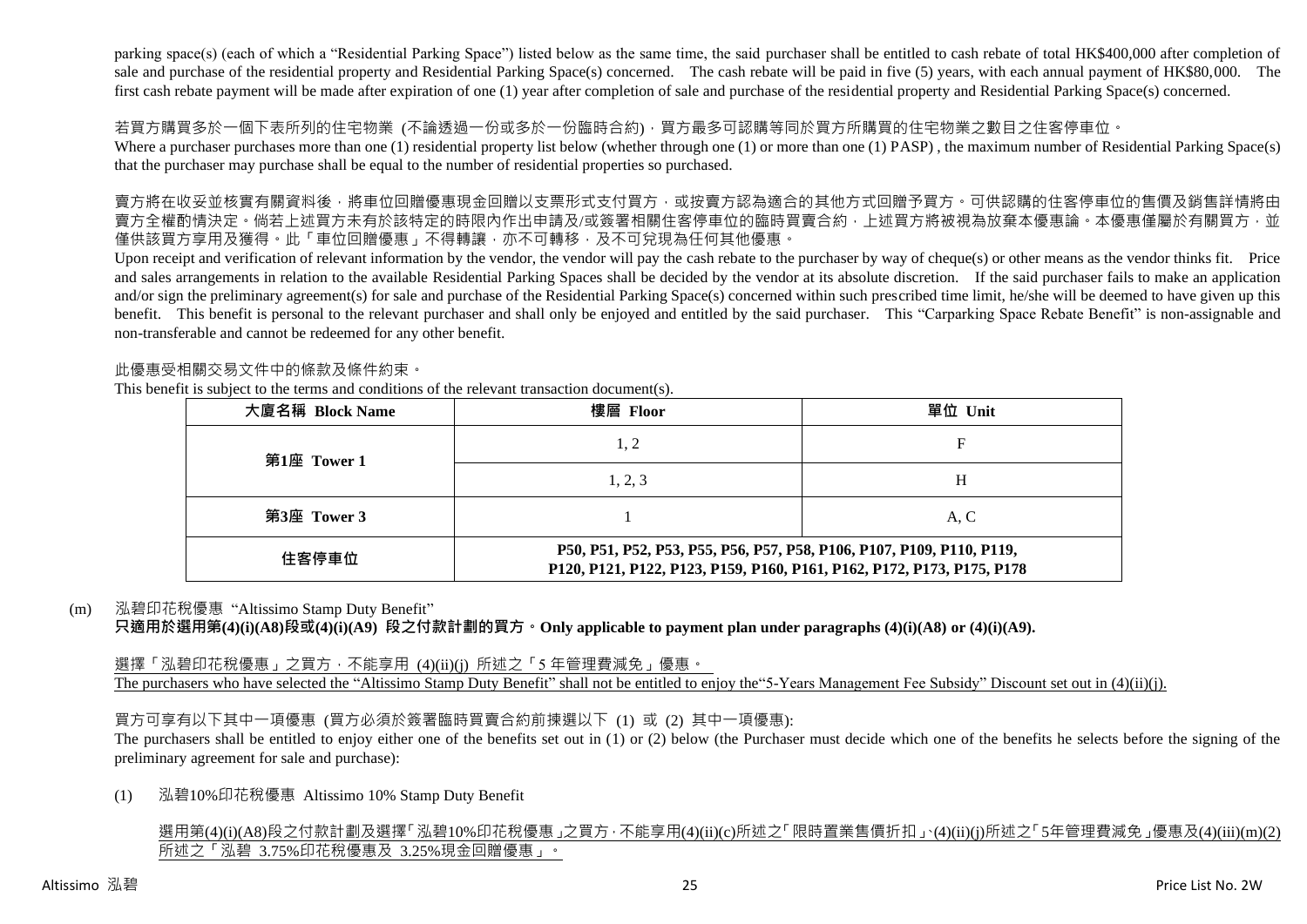The purchasers who have selected the payment plan under paragraphs (4)(i)(A8) and "Altissimo 10% Stamp Duty Benefit" shall not be entitled to enjoy the "First Home Purchase" Price Discount" set out in (4)(ii)(c), the "5-Years Management Fee Subsidy" Discount set out in (4)(ii)(j) and the "Altissimo 3.75% Stamp Duty Benefit and 3.25% Cash Rebate Benefit" set out in  $(4)(iii)(m)(2)$ .

選用第(4)(i)(A9)段之付款計劃及選擇「泓碧 10%印花稅優惠」之買方,不能享用(4)(ii)(c)所述之「限時置業售價折扣」、(4)(ii)(g)所述之「Countrygardenhk" Instagram 帳 戶跟隨優惠」、(4)(ii)(j)所述之「5 年管理費減免」優惠、(4)(ii)(m) 所述之「入伙傢私補貼」優惠及 (4)(iii)(m)(2)所述之「泓碧 3.75%印花稅優惠及 3.25%現金回贈優 惠」。

The purchasers who have selected the payment plan under paragraphs (4)(i)(A9) and "Altissimo 10% Stamp Duty Benefit" shall not be entitled to enjoy the "First Home Purchase Price Discount" set out in (4)(ii)(c), the "Countrygardenhk" Instagram Account Follows' Discount set out in (4)(ii)(g), the "5-Years Management Fee Subsidy" Discount set out in  $(4)(ii)(i)$ , the "New Home Furniture Subsidy" Benefit set out in  $(4)(ii)(m)$  and the "Altissimo 3.75% Stamp Duty Benefit and 3.25% Cash Rebate Benefit" set out in  $(4)(iii)(m)(2)$ .

受限於相關交易文件條款及條件 (包括但不限於買方須依照臨時買賣合約及買賣合約訂定的日期付清每一期訂金、部份成交金額及成交金額餘款^),賣方會代買方繳付 所購買的指明住宅物業之買賣合約所須繳付的從價印花稅。賣方代買方繳付的從價印花稅款額上限為成交金額的10%,超出上限的從價印花稅款額 (如有),由買方自 行承擔。若買方簽署臨時買賣合約時擁有其他任何香港住宅物業 (「原物業」) · 並於其後售出原物業並向印花稅署申請退還部分從價印花稅 · 買方不須將退還稅項任 何部份支付賣方。如因任何原因未能完成指明住宅物業之買賣或買賣合約因任何原因被取消或中止,自印花稅署發還之由賣方繳付的從價印花稅將須退還予賣方。 Subject to the terms and conditions of the relevant transaction documents (including without limitation that the Purchaser shall settle each of the deposit(s), part payment(s) of the Transaction Price and the balance of the Transaction Price<sup> $\land$ </sup> according to the respective dates stipulated in the preliminary agreement for sale and purchase and the agreement for sale and purchase), the Vendor will pay the ad valorem stamp duty payable by the Purchaser in respect of the agreement for sale and purchase of the specified residential property. The amount of the ad valorem stamp duty to be paid by the Vendor on behalf of the Purchaser shall be capped at 10% of the Transaction Price, and the excess amount of the ad valorem stamp duty (if any) shall be borne by the Purchaser. Where the Purchaser owns any other residential property in Hong Kong (the "original property") at the time of his signing of the preliminary agreement for sale and purchase and subsequently sells the original property and then applies to the Stamp Office for refund of part of the ad valorem stamp duty paid, the Purchaser is not required to reimburse any part of the refund to the Vendor. If the sale and purchase of the specified residential property cannot be completed for any reason, or the agreement for sale and purchase is cancelled or terminated for any reason, the ad valorem stamp duty paid by the Vendor and refunded from the Stamp Office shall be returned to the Vendor.

或 or

(2) 泓碧 3.75%印花稅優惠及3.25%現金回贈優惠 Altissimo 3.75% Stamp Duty Benefit and 3.25% Cash Rebate Benefit

選用第(4)(i)(A8)段之付款計劃及選擇「泓碧3.75%印花稅優惠及3.25%現金回贈優惠」之買方,不能享用(4)(ii)(i)所述之「5年管理費減免」優惠及(4)(iii)(m)(1)所述之「泓 碧 10% 印花稅優惠」。

The purchasers who have selected the payment plan under paragraphs (4)(i)(A8) and "Altissimo 3.75% Stamp Duty Benefit and 3.25% Cash Rebate Benefit" shall not be entitled to enjoy the "5-Years Management Fee Subsidy" Discount set out in (4)(ii)(j) and the "Altissimo 10% Stamp Duty Benefit" set out in (4)(iii)(m)(1).

選用第(4)(i)(A9)段之付款計劃及選擇「泓碧3.75%印花稅優惠及3.25%現金回贈優惠」之買方,不能享用(4)(ii)(g)所述之「Countrygardenhk"Instagram帳戶跟隨優惠」、 (4)(ii)(j) 所述之「5年管理費減免」優惠、(4)(ii)(m) 所述之「入伙傢私補貼」優惠及 (4)(iii)(m)(1) 所述之「泓碧10%印花稅優惠」。

The purchasers who have selected the payment plan under paragraphs (4)(i)(A9) and "Altissimo 3.75% Stamp Duty Benefit and 3.25% Cash Rebate Benefit" shall not be entitled to enjoy the "Countrygardenhk" Instagram Account Follows' Discount set out in (4)(ii)(g), the "5-Years Management Fee Subsidy" Discount set out in (4)(ii)(j), the "New Home Furniture Subsidy" Benefit set out in (4)(ii)(m) and the "Altissimo 10% Stamp Duty Benefit" set out in (4)(iii)(m)(1).

受限於相關交易文件條款及條件 (包括但不限於買方須依照臨時買賣合約及買賣合約訂定的日期付清每一期訂金、部份成交金額及成交金額餘款^), 賣方會代買方繳付 所購買的指明住宅物業之買賣合約所須繳付的從價印花稅。賣方代買方繳付的從價印花稅款額上限為成交金額的 3.75%,超出上限的從價印花稅款額 (如有),由買方 自行承擔。若買方簽署臨時買賣合約時擁有其他任何香港住宅物業(「原物業」),並於其後售出原物業並向印花稅署申請狠還部分從價印花稅,買方不須將退還 何部份支付賣方。如因任何原因未能完成指明住宅物業之買賣,或買賣合約因任何原因被取消或中止,自印花稅署發還之由賣方總付的從價印花稅將須退還予賣方。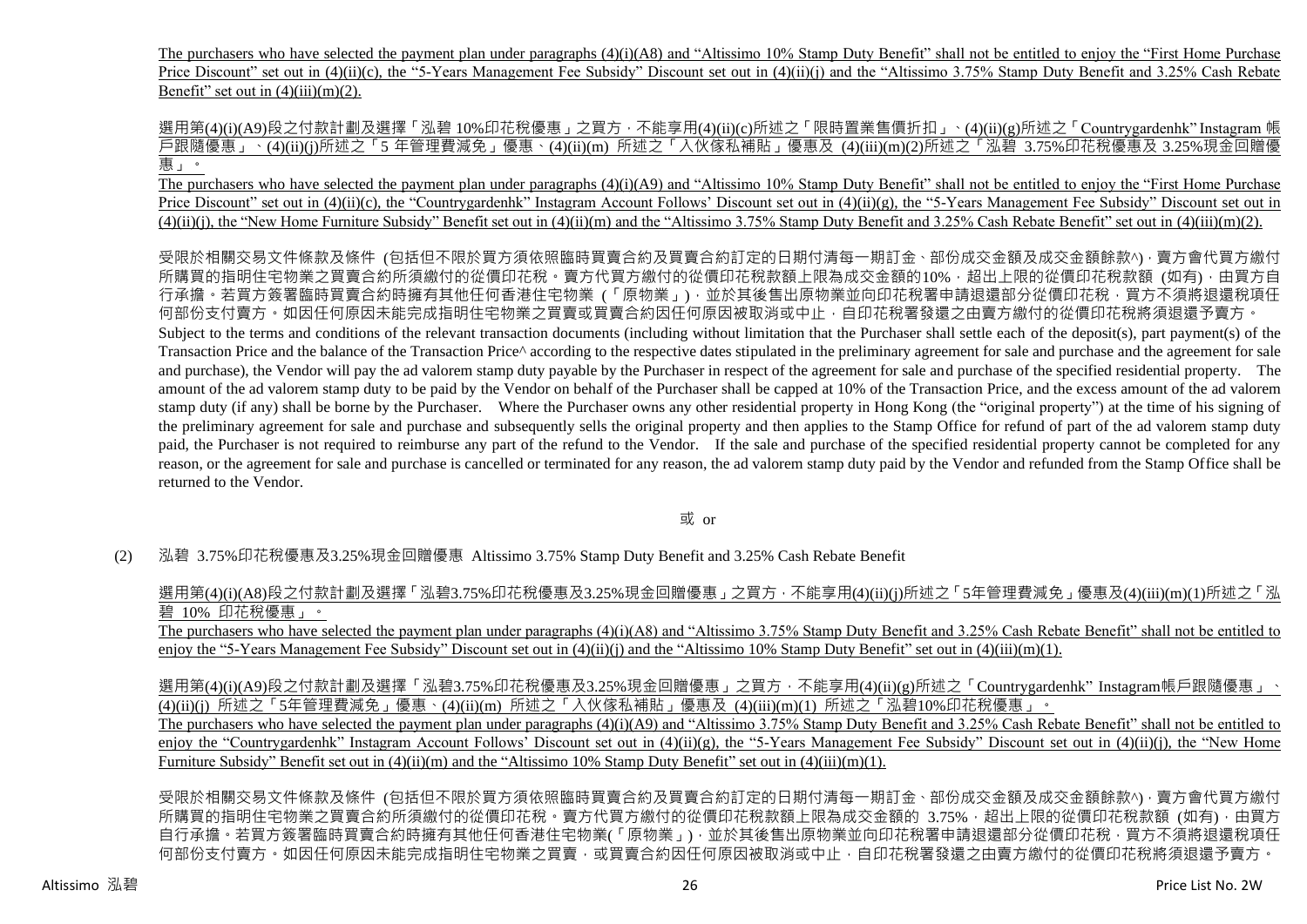Subject to the terms and conditions of the relevant transaction documents (including without limitation that the Purchaser shall settle each of the deposit(s), part payment(s) of the Transaction Price and the balance of the Transaction Price^ according to the respective dates stipulated in the preliminary agreement for sale and purchase and the agreement for sale and purchase), the Vendor will pay the ad valorem stamp duty payable by the Purchaser in respect of the agreement for sale and purchase of the specified residential property. The amount of the ad valorem stamp duty payable by the Vendor on behalf of the Purchaser shall be capped at 3.75% of the Transaction Price, and the excess amount of the ad valorem stamp duty (if any) shall be borne by the Purchaser. Where the Purchaser owns any other residential property in Hong Kong (the "original property") at the time of his signing of the preliminary agreement for sale and purchase and subsequently sells the original property and then applies to the Stamp Office for refund of part of the ad valorem stamp duty paid, the Purchaser is not required to reimbuse any part of the refund to the Vendor. If the sale and purchase of the specified residential property cannot be completed for any reason, or the agreement for sale and purchase is cancelled or terminated for any reason, the ad valorem stamp duty paid by the Vendor and refunded from the Stamp Office shall be returned to the Vendor.

受限於相關交易文件條款及條件,除以上印花稅優惠外,買方亦可獲賣方提供相等於成交金額 3.25% 的現金回贈。

Subject to the terms and conditions of the relevant transaction documents, a cash rebate of 3.25% of the Transaction Price will be provided to the Purchaser in addition to the above Stamp Duty Benefit.

買方須於完成買賣及接收指明住宅物業後14日內填妥、簽署並向賣方遞交有關「泓碧 3.75% 印花稅優惠及3.25%現金回贈優惠」的附函所附之申請書,申請現金回贈 優惠 。如買方符合取得現金回贈的條件 · 賣方會在收到買方填妥及簽署的申請書並核實相關資料後 30 日内 · 將現金回贈存入買方於香港持牌銀行開立之戶口 (或以其 他由賣方決定的方式支付)。

The Purchaser shall apply to the Vendor for the Cash Rebate by completing, signing and submitting an application form enclosed to the Side Letter (regarding "Altissimo 3.75% Stamp Duty Benefit and 3.25% Cash Rebate Benefit") within 14 days after completion of sale and purchase and entering into possession of the specified residential property. If the Purchaser is eligible to the Cash Rebate, the Vendor will deposit the Cash Rebate directly into the Purchaser's bank account maintained with a licenced bank in Hong Kong (or in any other manner as the Vendor may decide) within 30 days after receiving the duly completed and signed application form and verifying the relevant information.

- ^ 以賣方代表律師實際收到款項日期計算。
- $\land$  the actual date of payment(s) received by the Vendor's solicitors shall be considered as the date of settlement of payment by the Purchaser.

#### (iv) **誰人負責支付買賣該發展項目中的指明住宅物業的有關律師費及印花稅**

#### **Who is liable to pay the solicitors' fees and stamp duty in connection with the sale and purchase of a specified residential property in the Development**

(a) 如買方選用賣方代表律師處理買賣合約、按揭及轉讓契‧賣方同意支付買賣合約及轉讓契兩項法律文件之律師費用。如買方選擇另聘代表律師處理買賣合約、按揭及轉 讓契,買方及賣方須各自負責有關買賣合約及轉讓契兩項法律文件之律師費用。

If the purchaser appoints the vendor's solicitors to handle the agreement for sale and purchase, mortgage and assignment, the vendor agrees to bear the legal cost of the agreement for sale and purchase and the assignment. If the purchaser chooses to instruct his own solicitors to handle the agreement for sale and purchase, mortgage or assignment, each of the vendor and purchaser shall pay his own solicitors' legal fees in respect of the agreement for sale and purchase and the assignment.

(b) 買方須支付一概有關臨時買賣合約、買賣合約及轉讓契的印花稅(包括但不限於任何買方提名書或轉售(如有)的印花稅、額外印花稅、買家印花稅及任何與過期繳付任何 印花稅有關的罰款、利息及附加費等)。

All stamp duties on the preliminary agreement for sale and purchase, the agreement for sale and purchase and the assignment (including without limitation any stamp duty on, if any, nomination or sub-sale, any special stamp duty, any buyer's stamp duty and any penalty, interest and surcharge, etc. for late payment of any stamp duty) will be borne by the purchaser.

#### (v) **買方須爲就買賣該發展項目中的指明住宅物業簽立任何文件而支付的費用**

**Any charges that are payable by a purchaser for execution of any document in relation to the sale and purchase of a specified residential property in the Development**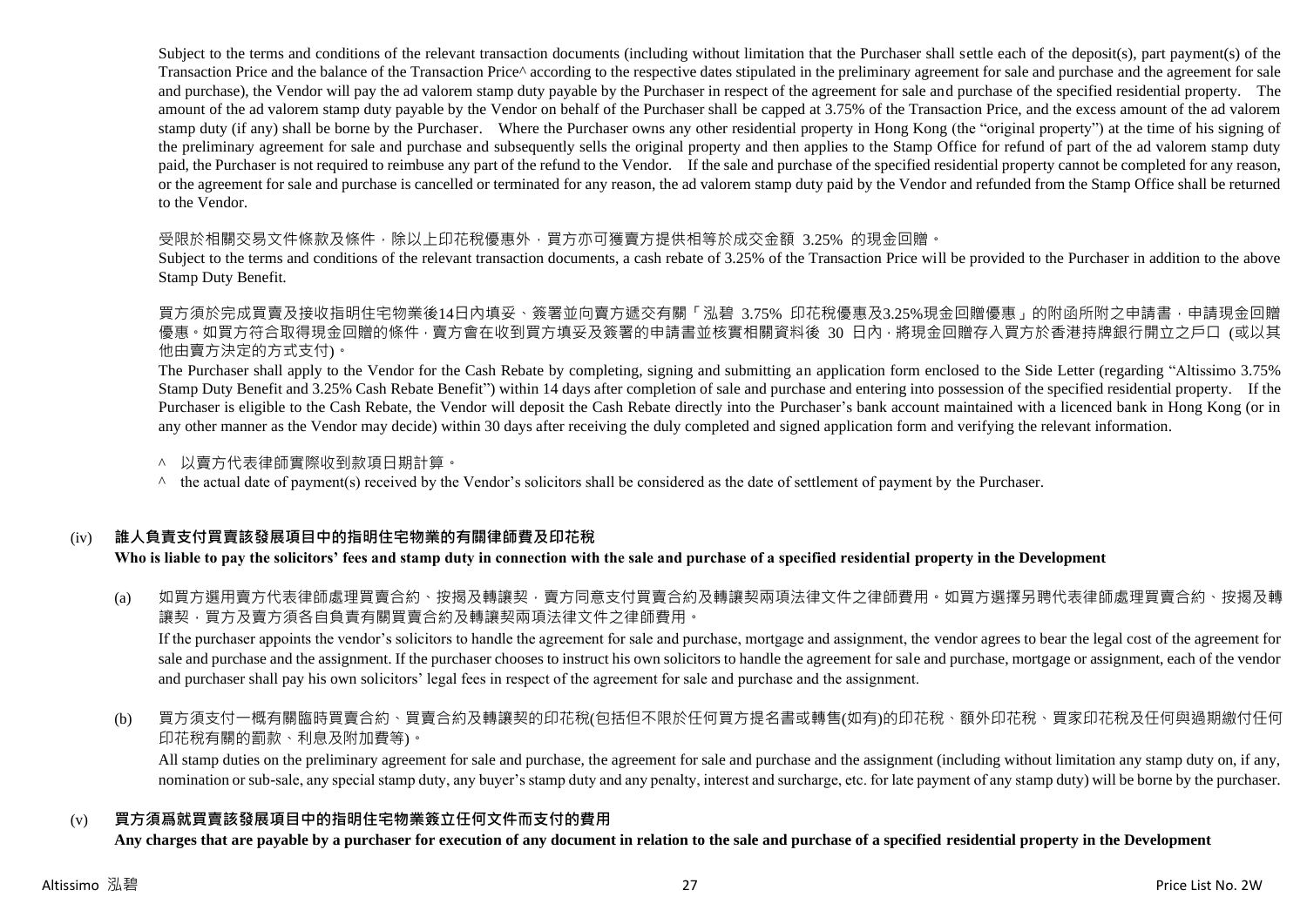有關其他法律文件之律師費如:附加合約、買方提名書、有關樓宇交易之批地文件、大廈公契及其他樓契之核證費、查冊費、註冊費、圖則費及其他實際支出等等,均由買 方負責,一切有關按揭及其他費用均由買方負責。

All legal costs and charges in relation to other legal documents such as supplemental agreement, nomination, certifying fee for Government Lease, deed of mutual covenant and all other title documents, search fee, registration fee, plan fee and all other disbursements shall be borne by the purchaser. The purchase) shall also pay and bear the legal costs and disbursements in respect of any mortgage.

備註: 買方如因任何原因需更改支付條款,必須得賣方事先同意,並須向賣方繳付\$7,500 不可退還手續費及自付全部相關額外費用。

Remark: If a Purchaser would like to change the payment terms for whatever reasons, the prior consent of the Vendor must be obtained and a non-refundable administrative fee of \$7,500 shall be payable by the Purchaser to the Vendor and the Purchaser shall bear all related extra expenses.

#### **賣方已委任地產代理在發展項目中的指明住宅物業的出售過程中行事:**

**The vendor has appointed estate agents to act in the sale of any specified residential property in the Development:**

賣方委任的代理: Agents appointed by the vendor:

中原地產代理有限公司 Centaline Property Agency Limited

美聯物業代理有限公司 Midland Realty International Limited

利嘉閣地產有限公司 Ricacorp Properties Limited

香港置業(地產代理)有限公司 Hong Kong Property Services (Agency) Limited

世紀 21 集團有限公司及旗下特許經營商 Century 21 Group Limited and Franchisees

香港地產代理商總會有限公司及其特許會員 Hong Kong Real Estate Agencies General Association Limited and Chartered Members

迎富地產代理有限公司 Easywin Property Agency Limited

富滙地產代理有限公司 Regence Property Limited

請注意:任何人可委任任何地產代理在購買該項目中的指明住宅物業的過程中行事,但亦可以不委任任何地產代理。

Please note that a person may appoint any estate agent to act in the purchase of any specified residential property in the Development. Also, that person does not necessarily have to appoint any estate agent.